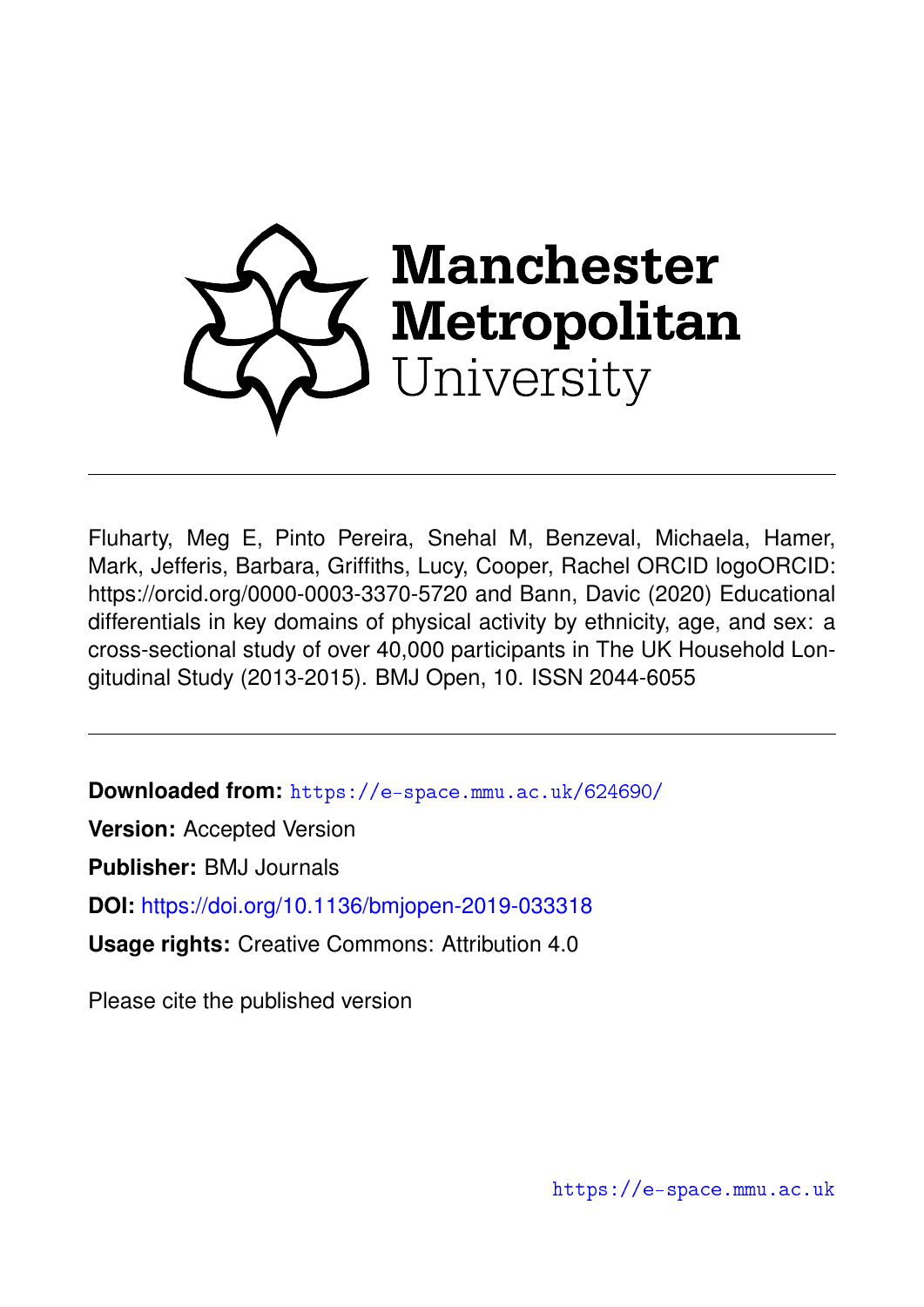Educational differentials in key domains of physical activity by ethnicity, age, and sex: a crosssectional study of over 40,000 participants in The UK Household Longitudinal Study (2013-2015)

Meg E Fluharty<sup>1</sup>, Snehal M Pinto Pereira<sup>2</sup>, Michaela Benzeval<sup>3</sup>, Mark Hamer<sup>4</sup>, Barbara Jefferis<sup>5</sup>, Lucy Griffiths<sup>6</sup>, Rachel Cooper<sup>7</sup>, David Bann<sup>1</sup>

- 1. Centre for Longitudinal Studies, Institute of Education, University College London
- 2. UCL Research Department of Epidemiology & Public Health, University College London
- 3. Institute for Social and Economic Research, University of Essex
- 4. Division of Surgery and Interventional Science, University College London
- 5. Department of Primary Care and Population Health, University College London
- 6. Health Data Research UK, Wales and Northern Ireland, Swansea University Medical School
- 7. Musculoskeletal Science and Sports Medicine Research Centre, Department of Sport and Exercise Sciences, Faculty of Science and Engineering, Manchester Metropolitan University

Corresponding author Meg Fluharty, Centre for Longitudinal Studies, University College London, 55-59 Gordon Square, London WC1H 0NU, United Kingdom. Email: [m.fluharty@ucl.ac.uk](mailto:m.fluharty@ucl.ac.uk)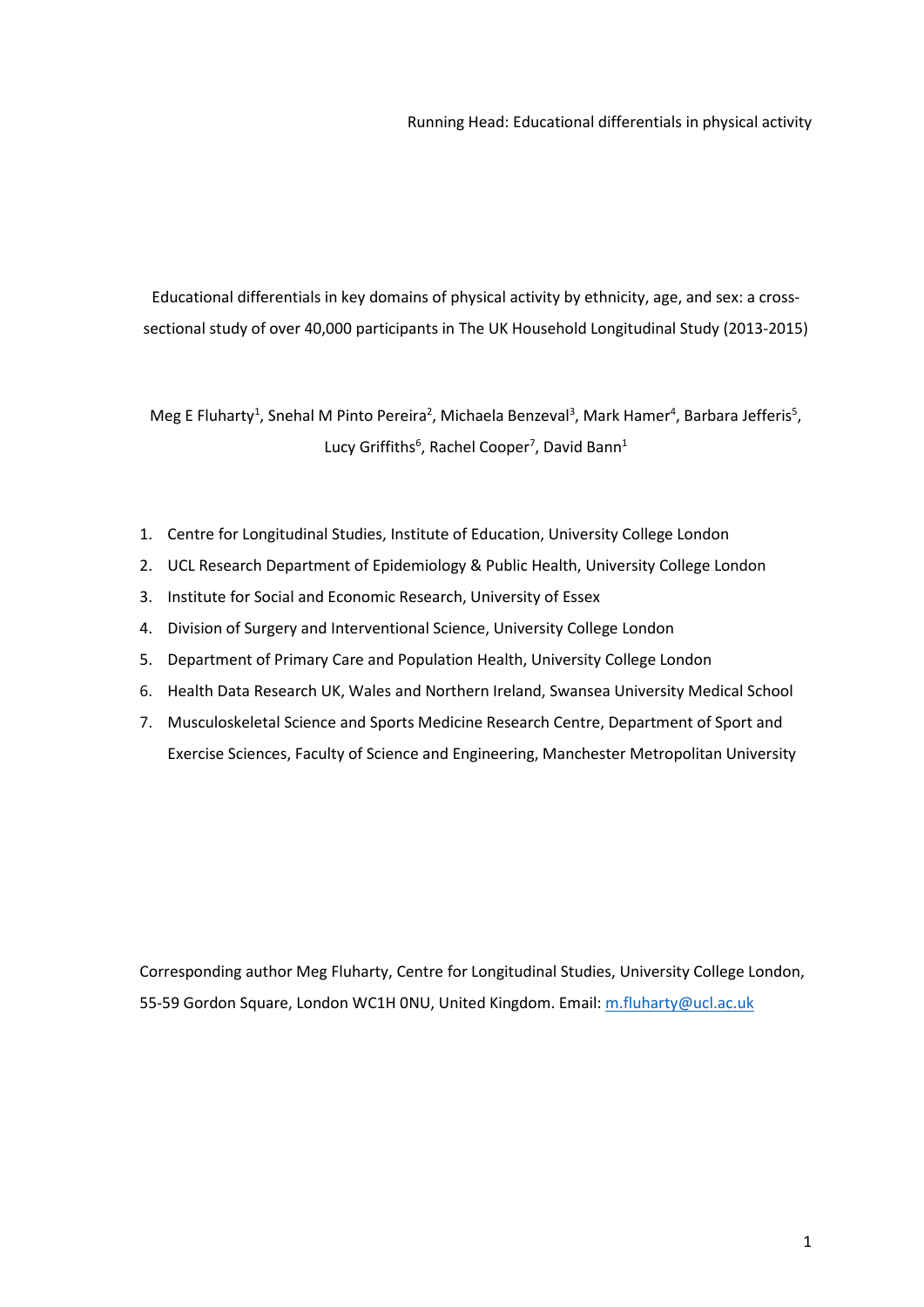# **Abstract**

Objectives: To assess whether educational differentials in three key physical activity (PA) domains vary by age, sex and ethnicity

Design: National cross-sectional survey

Setting: UK

Participants: Altogether 40,270 participants, aged 20 years and over, from the UK Household Longitudinal Study with information on education, PA and demographics collected in 2013-2015.

Outcome measures: Participation in active travel (AT), occupational activity (OA) and leisure time physical activity (LTPA) at the time of assessment

Results: Lower educational attainment was associated with higher AT and OA, but lower weekly LTPA activity; these associations were modified by sex, ethnicity, and age. Education-related differences in AT were larger for females—the difference in predicted probability of activity between highest and lowest education groups was -10% in females (95% CI: -11.9, 7.9) and -3% in males (-4.8, -0.4). Education-related differences in OA were larger among males -35% (-36.9, -32.4) than females -17% (-19.4, -15.0). Finally, education-related differences in moderate-to-vigorous LTPA varied by ethnicity; for example, differences were 17% (16.2, 18.7) for White individuals compared with 6% (0.6, 11.6) for Black individuals.

Conclusions: Educational differences in PA vary by domain, and are modified by age, sex, and ethnicity. A better understanding of physically inactive sub-groups may aid development of interventions to both increase activity levels and reduce health inequalities.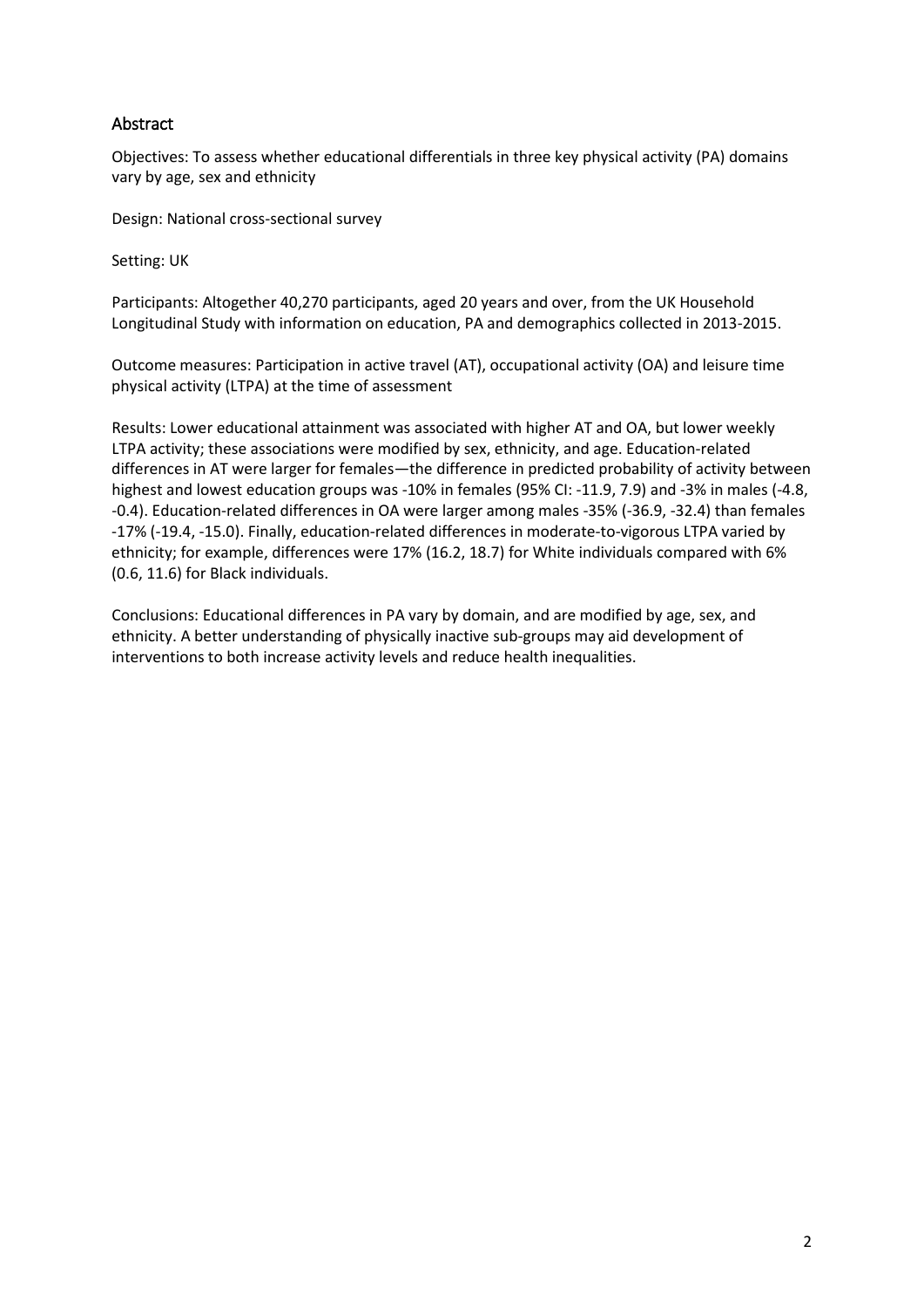Strengths and limitations of this study:

1. This study includes a large nationally representative sample, enabling us to examine the role of ethnicity, sex and age as modifiers of the relationship between educational attainment and physical activity.

2. This study examined activity outcomes across three domains; previous studies investigating associations of physical activity typically use a single physical activity outcome measure, capturing either 'leisure' or 'unspecified' activity

3. All physical activity measures were captured via self-report, which may be subject to recall bias with individuals either over or under reporting their levels of physical activity

4. Missing data may introduce bias, although missing data due to item missingness (as opposed to specific question gating) was low

5 This study identified cross-sectional associations of education with physical activity across key domains; however, further longitudinal evidence is required to provide stronger evidence of causality and investigate the mediators of the observed associations.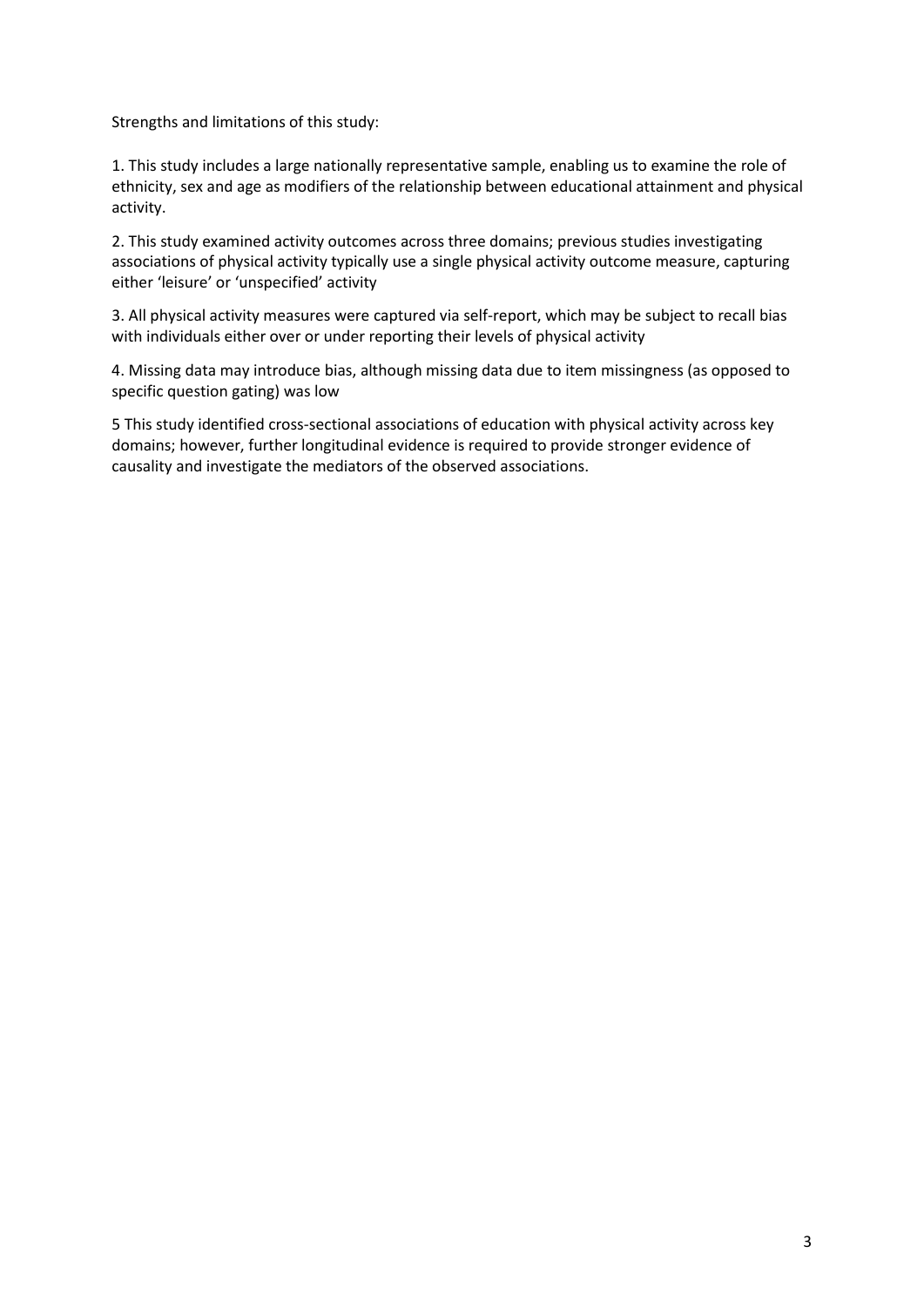### Introduction

Physical activity is an important modifiable determinant of health. <sup>1</sup> Leisure time physical activity's (LTPA) benefits are particularly well-documented and include improvements in the musculoskeletal system, maintenance of healthy weight, protection against cardiovascular disease, and reduction in symptoms of depression and anxiety.<sup>1</sup> However, there is a global trend towards high levels of leisure time physical inactivity which is estimated to contribute to ~6-10% of major non-communicable diseases,  $\degree$ 5.3 million deaths annually,  $^2$  and  $\degree$ \$67.5 billion per year in health care expenditure. <sup>3</sup>

Physical activity can be accrued through multiple domains (e.g. active travel, leisure time, occupation, and domestic/housework), which may have differing impacts on health outcomes. <sup>4</sup> For example, LTPA is thought to be beneficial to physical health and wellbeing, while labour-intense occupations may increase risk of musculoskeletal strain.<sup>56</sup> Therefore, examining these different domains may provide evidence to help inform where possible interventions could be targeted. Understanding what is driving differences in activity participation overall, as well as in different domains of physical activity, may also help to identify which forms of activity could be intervened on to reduce socioeconomic disparities in health.

Recent reviews find evidence of socioeconomic disparities in LTPA in high-income countries<sup>7</sup> that have persisted across recent decades. <sup>8</sup> Additionally, lower education has been shown to be associated with higher risk of future declines in LTPA. <sup>910</sup> Alongside indicators of socioeconomic position, a number of other sociodemographic factors, including ethnicity, sex, and age have been shown to be associated with physical activity.  $11$  For example, differences in the levels of PA participation have been reported across ethnic groups in the UK, with those of 'mixed' ethnicity having the highest prevalence of LTPA, <sup>12 13</sup> and South Asians the lowest. <sup>13 14</sup> Numerous factors may explain these differences including personal, socioeconomic, cultural, and environmental factors.<sup>12</sup> <sup>13</sup> Alongside ethnic differences, physical activity levels have been found to be lower for women than men and for older than younger adults.<sup>15</sup>

Educational disparities in physical activity may arise though a number of routes including due to differences in knowledge of the health impacts of LTPA, material pathways (such as low income affecting the affordability of activity participation), and potentially due to selection into neighbourhoods which differ in their suitability for outdoor physical activity. <sup>1617</sup> For example, lower education may lead to lower income and wealth, and thus a greater likelihood of residing in more disadvantaged areas. Educational differences in physical activity participation may also be modified by ethnicity, age, and sex. 4 18 For example, manual occupations that men are more likely employed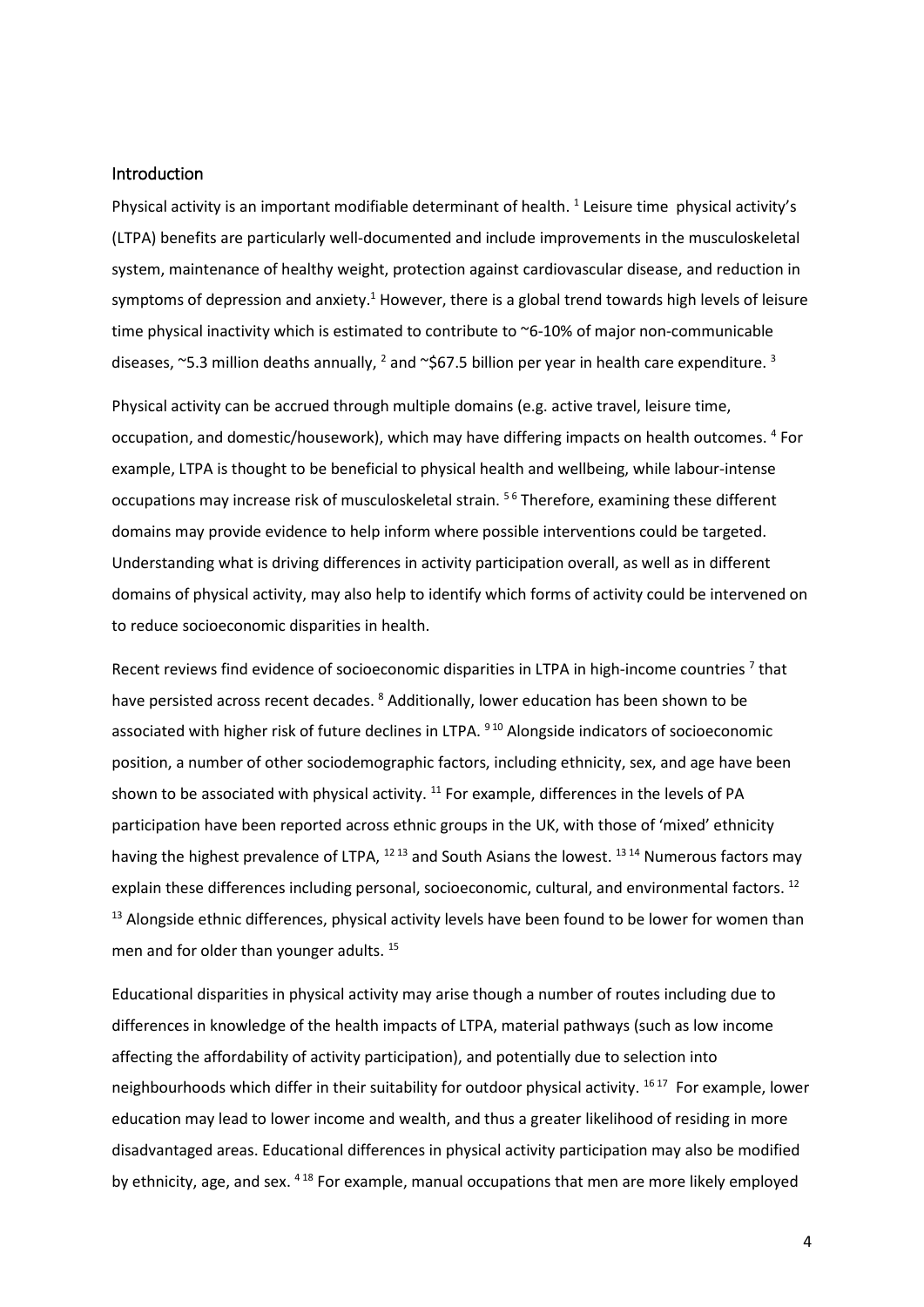in are usually more physically demanding than equivalent roles undertaken by women;  $419$  this contrasts with the lower participation in leisure-time activities often observed among men with lower levels of education. <sup>20</sup> Moreover, evidence from the US has indicated education-related disparities across multiple activity domains.<sup>4</sup> However, these associations have not yet been investigated within the UK. Previous studies that have investigated associations of different indicators of socioeconomic position, including education, with physical activity outcomes are limited by only investigating one specific domain,  $2122$  or use population samples from specific regions within the UK. 23 24 Thus, important gaps remain in our understanding of the nature of socioeconomic inequalities in physical activity outcomes. These are important to fill given their purported mediating role in socioeconomic inequalities in many important health outcomes including premature mortality. <sup>25</sup>

We sought to address the above-mentioned gaps in the literature by investigating educational disparities in physical activity across active travel, leisure, and occupational domains. Additionally, we aimed to examine if associations between education and domain specific physical activity were modified by ethnicity, age, and sex. We hypothesised that lower education status would be associated with lower levels of participation in physical activity during leisure time, but higher participation in active travel and occupational activity and that these associations would be modified by ethnicity, age and sex. A large household panel study was used (Understanding Society), which benefits from national representation, oversampling of ethnic minority groups, and detailed measures of domain-specific physical activity.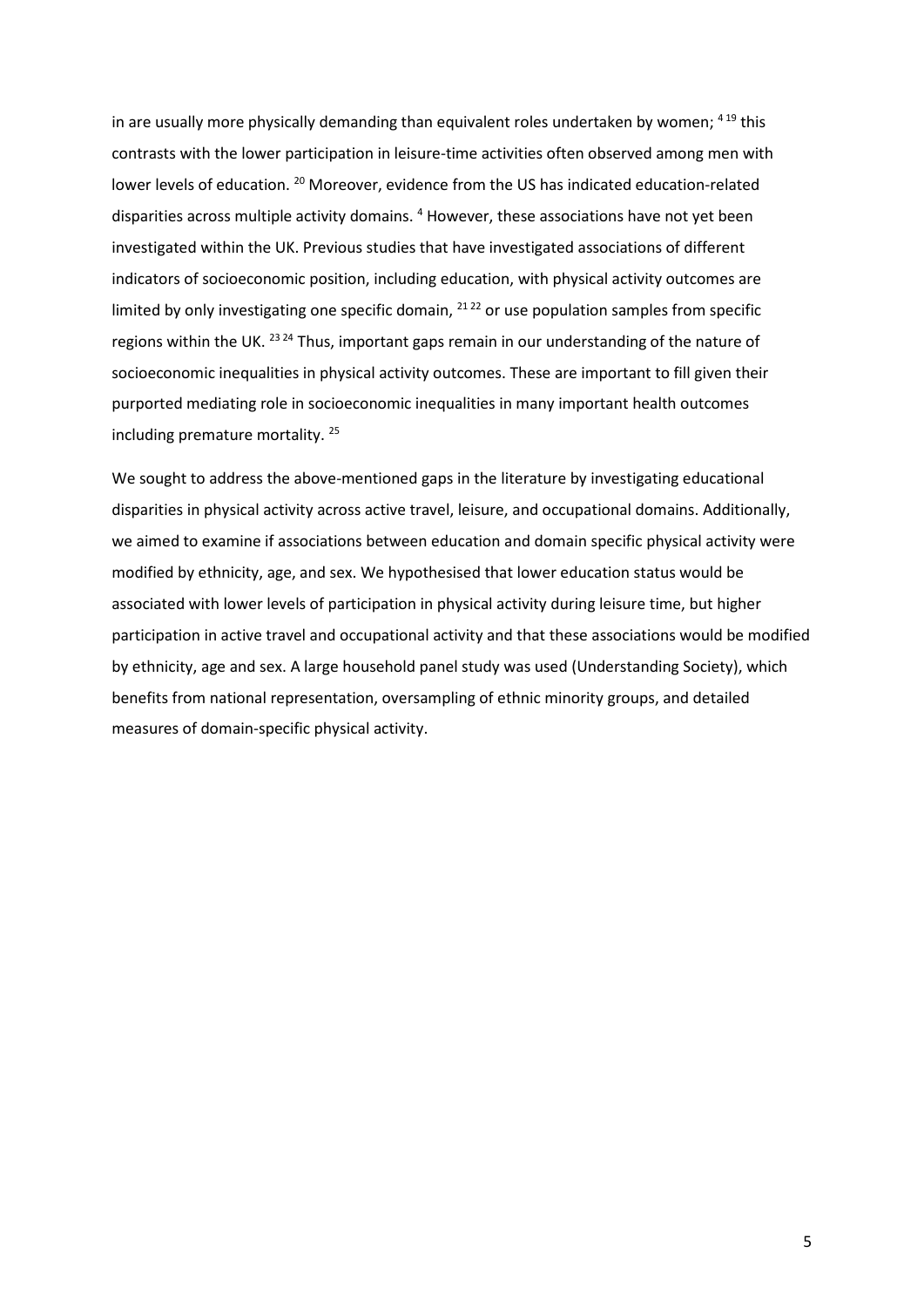### Methods

#### *Participants*

Understanding Society: the UK Household Longitudinal Study (UKHLS) is a nationally and regionally representative study which started in 2009 aiming to recruit individuals in 40,000 households.<sup>26</sup> Initial selection of addresses for inclusion of the general population (GP) of the study was via a stratified, clustered, equal probability design.<sup>27</sup> UKHLS ensures proper representation from a range of geographical areas, taking into account socioeconomic and ethnic compositions of neighbourhoods  $28$ , including an ethnic minority boost sample (EMB) to achieve target samples in each minority group. 29 Additionally UKHLS incorporated samples from existing British and Northern Ireland research panels (BHPS/NIHPS) at wave 2; detailed information is included in the sampling design report.27 The study annually samples all individuals in the household over the age of 10. Additionally, sample members are followed when they leave the household, and new individuals join the study as they become part of an existing study member's household. Information is collected from participants on a range of information including wellbeing, health, home, family and employment. Detailed study information and sampling methodology can be found elsewhere. <sup>26</sup> Ethical approval was approved for all waves by the University of Essex Ethnics Committee, and all participants gave written consent for use of their anonymised survey information.

The sample for our analysis includes adult (20 years or over) responders who took part in Wave 5 (2013-2015) and responded to demographic and physical activity questions via face-to-face computer-assisted personal interview. A total sample of 28,571 households were issued to field for wave 5, and of eligible adults: 85% GP, 75% EMB, and 88% BHPS/NIHPS samples were fully productive. Response rates were lower for men and those of younger ages; detailed information on wave 5 is included in a technical report. <sup>30</sup> Wave 5 was chosen as this was the most recent wave of data collection including physical activity questions, more recent sweeps have not included physical activity assessments.

Those with missing demographic and education data yet valid outcome data were excluded from analysis (N= 1,583); analytical samples for active travel, occupational, and leisure were N= 18,404, N= 22,287 and N= 40,270 respectively. The differences in sample sizes by outcome was largely due to routing - only employed individuals were asked about occupational activity or active travel. A flow diagram (Supplementary Figure S1) displays the final sample size for each outcome.

#### *Patient and public involvement*

6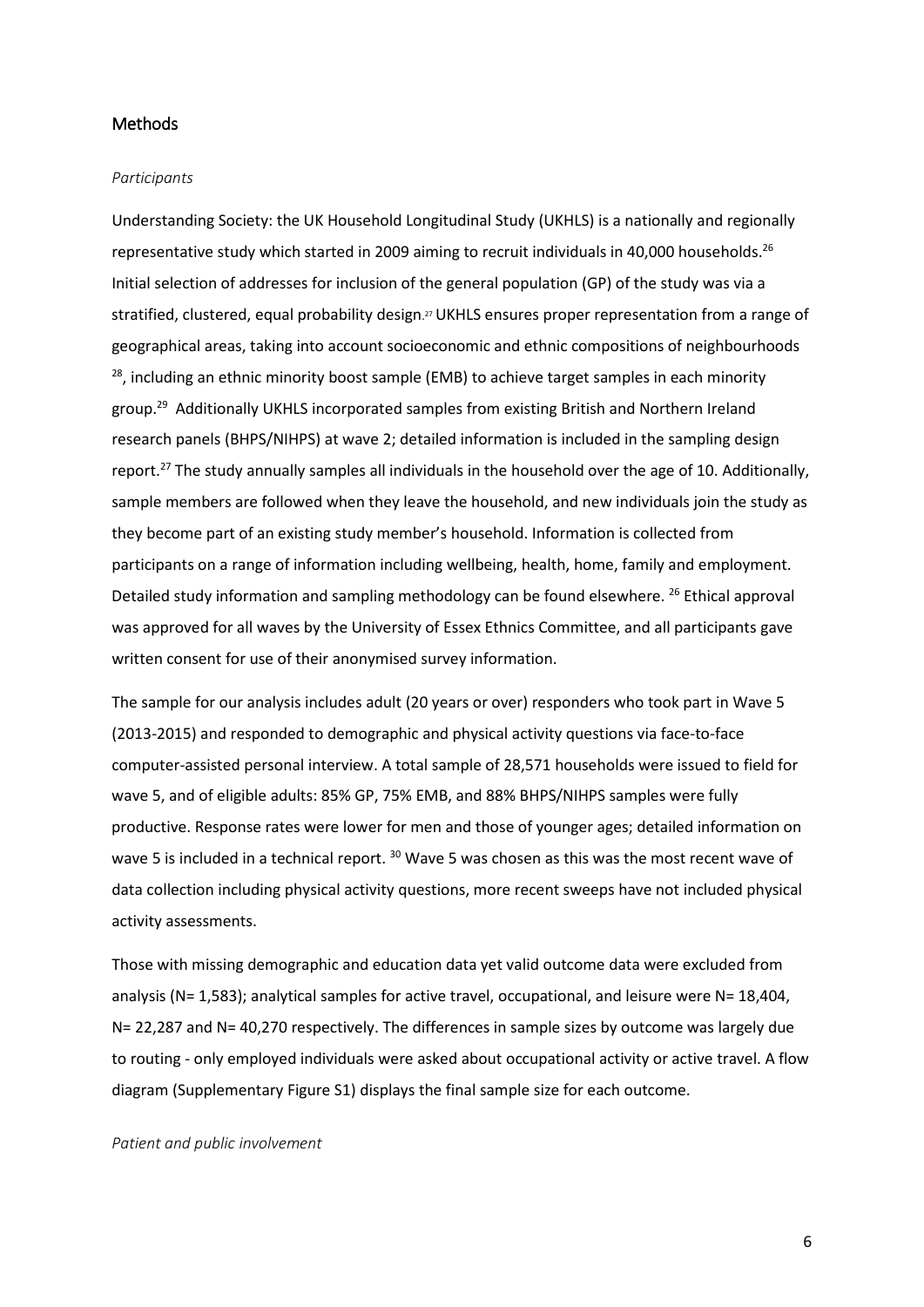This study used publicly available secondary data from the UK Data Service [\(https://www.ukdataservice.ac.uk/\)](https://www.ukdataservice.ac.uk/). Patients and the public were not involved.

#### *Measures*

### *Domain specific physical activity*

Active travel was measured in currently employed individuals and those not working from home via the question '*how do you usually get to your place of work?'* Responses were collapsed into a binary variable of 'non-active' (car, bus, or train/metro) or 'active' (walking or cycling). Occupational physical activity was measured by asking participants whether their job was mainly physical or not (categorised as 'not physical' and 'physical'). Finally, LTPA variables were created from participant responses to the 'Taking part Survey' (source: Department for Culture, Media and Sport), a survey on engagement with a range of different leisure time activities including sport".<sup>31</sup> This includes an assessment of how often they participated in a series of prelisted sports and activities. Sports were then grouped into two categories based on their average metabolic equivalent of task (MET), those with METs of ≥3 were categorised as moderate-to-vigorous and METs 1.5-2.9 as light, using cut offs widely used in previous physical activity studies. <sup>32</sup> Frequency of participation in each MET-group was categorised as weekly or non-weekly.

#### *Socio demographics*

Highest educational attainment was self-reported and categorised into three groups: 'degree or higher (university level education typically undertaken after age 18), 'school diploma/ other qualification' (e.g. A levels and vocational diplomas, education to age 18) and 'GCSEs and below' (education to age 16—compulsory schooling age).

Ethnicity was self-reported and responses were collapsed into 'White', 'Black', 'Asian' and 'other' . These broad ethnic groupings include minority groups—'White' includes all white minorities such as Irish and Polish, Black includes Black-African and Black-Caribbean, while those of smaller sample sizes such as Arab and mixed-ethnicity were included in 'other'. Age at the time of interview was categorised into ten year age groups (from ages 20-60). Older adults were grouped from >60 years, and those below 20 (N= 3,050) were excluded from the analysis to ensure comparable sample sizes in the higher education groups—alternative groupings did not substantially affect the results (data available upon request).

### *Statistical analysis*

We first cross-tabulated educational attainment by age, sex, and ethnicity. Next, logistic regression analyses were conducted to examine associations of education, sex, age, and ethnicity with physical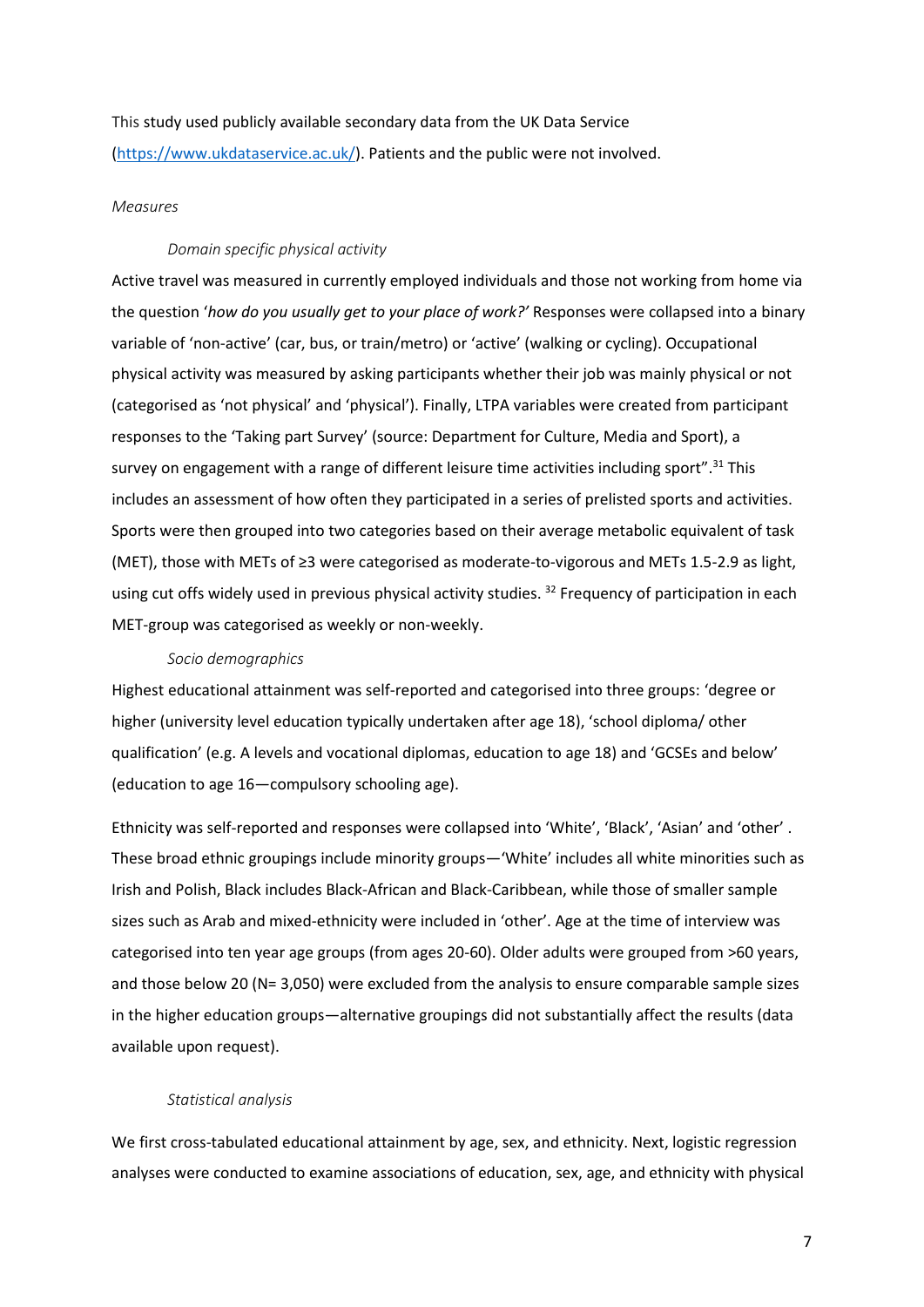activity in each domain. Analyses were assessed before and after mutual adjustment for each demographic variable. Finally, to examine possible effect modification of the associations between education and physical activity in each domain, we included two-way interaction terms (education x ethnicity; education x sex; education x age) in addition to the relevant first order terms in the same model. Analyses were weighted according to sample design and attrition to reduce bias by undercoverage, sampling, or non-response. <sup>26 33</sup> Associations were presented as odds ratios (OR) with 95% confidence intervals (CI), while tests of moderation were presented as absolute differences in the predicted probability of each physical activity outcome comparing the highest and lowest education groups. All analyses were conducted using Stata, version 15.0 (StataCorp LP, College Station, Texas).

### Results

Ethnicity, sex, and age were each independently associated with educational attainment (see Supplementary Table S1) and with physical activity in each domain (p< 0.001; see Table 1). Lower educational attainment was associated with higher active travel and occupational physical activity, but lower weekly light and moderate LTPA. White ethnicity was associated with higher LTPA and active travel, but less occupational physical activity. Additionally, males participated in more moderate-to-vigorous LTPA and occupational activity, but lower active travel than females. Finally, younger age was associated with higher active travel, occupational physical activity, and moderateto-vigorous LTPA, but less light LTPA (see Table 2).

#### *Active travel to work*

Active travel was lowest amongst individuals who were highly-educated, older, and male; there was little evidence for a strong association with ethnicity (See Table 2). The magnitude of educationrelated disparities were largest among females (education x sex P<0.001) and Black individuals (education x ethnicity P= 0.038) (See Figure 1 & Supplementary Tables S2-4). For example, the estimated difference in the probability of using active travel in the highest versus the lowest educational group was -10% (95% CI: -11.9, 7.9) amongst females and -3% (-4.8, -0.4) among males (see Supplementary tables S2-S4)*.* Results for this domain, and all others, were similar when restricting to those with valid demographic and physical activity data, or when not making this restriction (Supplementary tables S5-6).

#### *Occupational activity*

Physically active occupations were less commonly reported amongst individuals who were highlyeducated, white, and aged over 20-29; there was no evidence for association with sex (see Table 2). The magnitude of education-related disparities were largest among males (education x sex P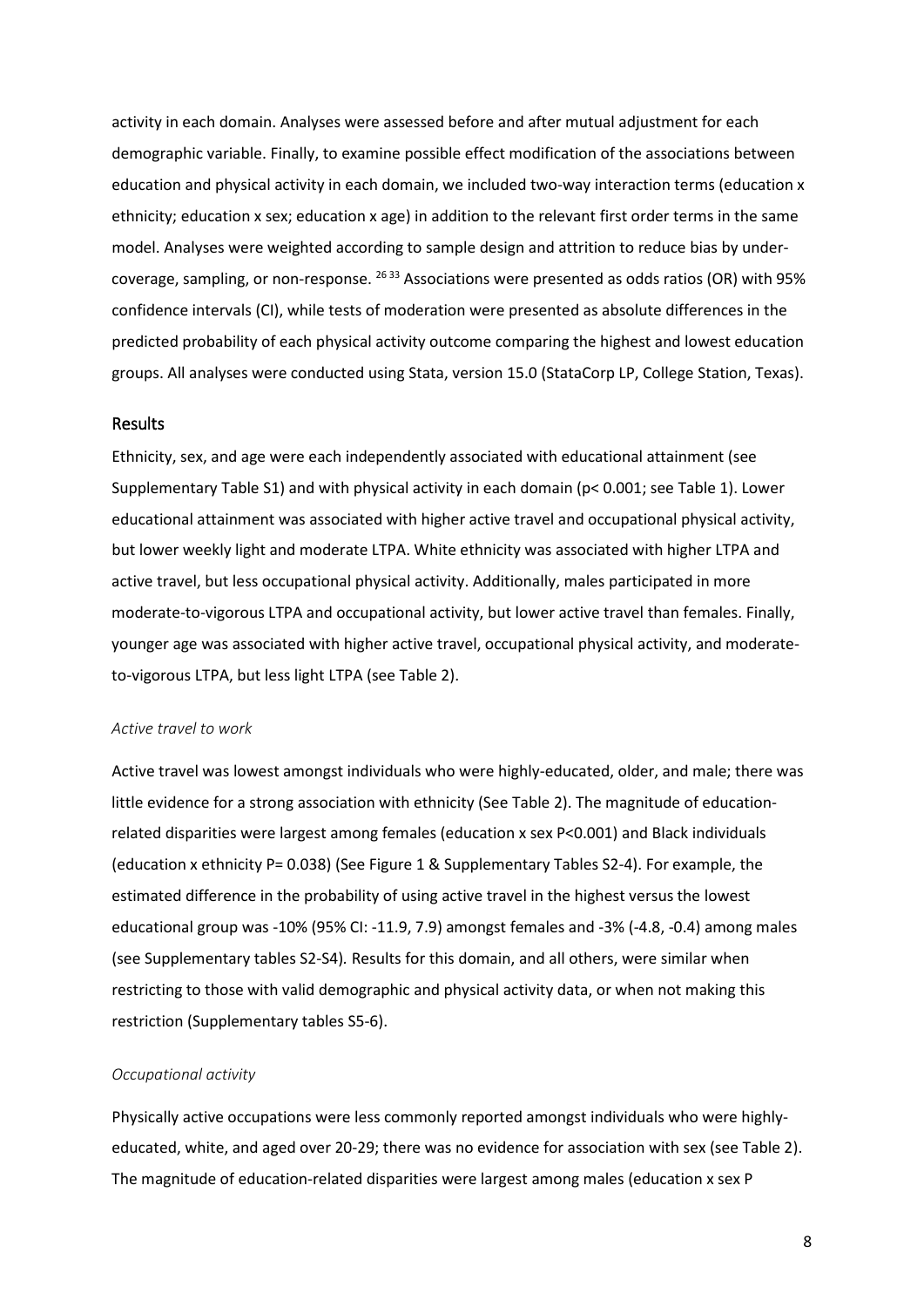<0.001), and those aged 30-39 (education x age P= 0.001) (See Figure 2 and Supplementary Tables S2-4). For example, the estimated difference in the probability of a physical occupation in the highest versus lowest educational group was -35% (-36.9, -32.4) for males and -17% (-19.4, -15.0) for females (see Supplementary tables S2-S4).

### *Moderate-to-vigorous and light LTPA*

Greater levels of participation in both weekly light and moderate-to-vigorous LTPA were reported amongst individuals who were highly educated and White. Males and younger adults were also more likely to report participation in moderate-to-vigorous LTPA, whereas females and older adult were more likely to report participation in light LTPA. (See Table 2).

The magnitude of education-related disparities in weekly moderate-to-vigorous LTPA was largest among White and Asian individuals (education x ethnicity P= 0.001), and those aged 40-49 and 50-59 (education x age P= 0.008) (See Figure 3 and Supplementary Tables S2-4). For example, the estimated probability of weekly moderate-to-vigorous LTPA in the highest versus lowest educational group was 17% (16.2, 18.7) for white individuals, compared with 6% (0.6, 11.6) for Black individuals, 16% (12.8, 19.1) for Asian individuals, and 13% (6.0, 19.5) for those of other ethnicity (see Supplementary tables S2-S4).

The magnitude of education-related disparities in weekly light LTPA was largest among females (education x sex P< 0.001) and individuals aged 60+ (education x age P< 0.001); there was little evidence for associations with ethnicity (See Figure 4 and Supplementary Tables S2-4). For example, the estimated probability of weekly light leisure time activity in the highest versus lowest educational group was 13% (11.4, 15.3) for those aged 60+ compared with 8% (5.9, 10.6) for those ages 50-59, 3% (1.3, 5.6) for those 40-49, 3% (0.9, 5.4) for those 30-39, and 2% (-.04, 4.7) for those aged 20-29 (see Supplementary tables S2-S4).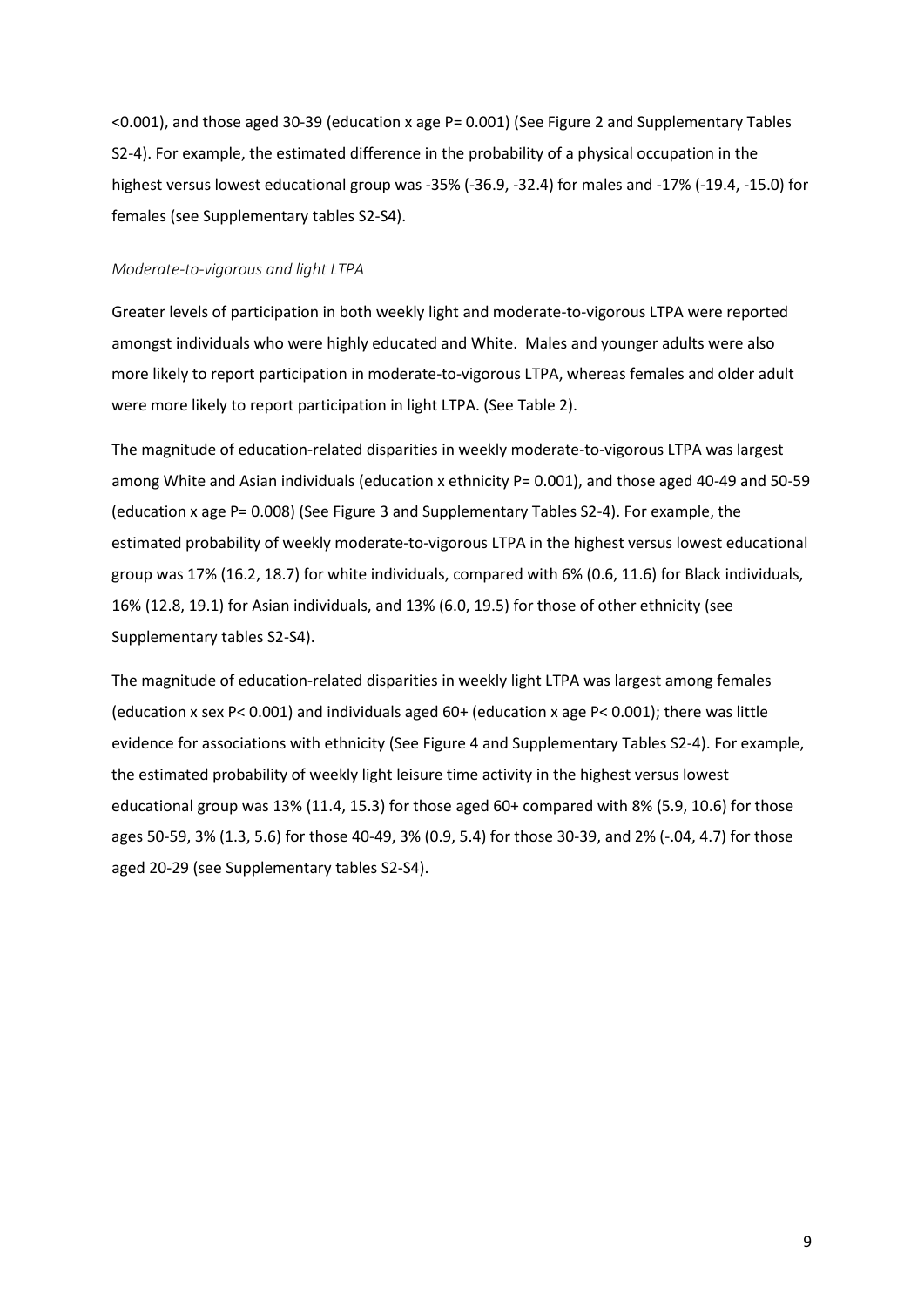# **Discussion**

#### *Main findings and interpretations*

In a large nationally representative dataset, educational attainment was associated with physical activity across three key domains; individuals with higher education were less likely to engage in active travel and occupational physical activity, but were more likely to engage in LTPA. These associations were modified by ethnicity, age, and sex. For active travel, educational disparities were largest among females and Black individuals. For occupational physical activity disparities were largest among males and those aged 30-39. For moderate-to-vigorous LTPA, educational disparities were largest among White and Asian individuals and those aged 40-49 and 50-59. Finally, for light LTPA, disparities were largest among females and those aged 60+.

Our findings may be explained by disparities in factors which affect physical activity levels such as health status, <sup>34</sup> environment, <sup>35 36</sup> cultural preferences, <sup>37 38</sup> financial resources, <sup>25 39 40</sup>, perceived safety,  $4142$  and domestic requirements.  $4344$  These factors may differ between sociodemographic groups within education levels, resulting in differing magnitudes of disparities observed. The pathways involved may differ across each activity domain. For example, areas perceived as unsafe may result in reduced use for either travel and/or for leisure-time purposes. <sup>45 46</sup> Similarly, affordability of facilities (e.g. gym memberships) and other assets (e.g. cars) may yield different opportunities for participation in physical activity. English proficiency and work experience may also create unequal occupational opportunities. <sup>45 46</sup> While access times <sup>43 44</sup> and cultural expectations <sup>38</sup> may additionally contribute to differences in leisure-time participation.

#### *Strengths and Limitations*

Strengths of this study include a large nationally representative sample, enabling us to identify the previously seldom-examined role of ethnicity as a modifier of the relationship between educational attainment and physical activity across different domains. We also examined activity outcomes across three domains; previous studies investigating associations of physical activity typically use a single physical activity outcome measure, capturing either 'leisure' or 'unspecified' activity. <sup>410</sup>

There are also a number of limitations to consider. First, while we obtained information across multiple domains, we lack detailed information on activity duration. However, the LTPA measures used followed expected patterns for these leisure time categories by sex and age. <sup>47</sup> We also did not consider perceptions of the local environment including safety which may affect physical activity. <sup>41</sup>  $42$  Second, we did not capture physical housework as a domain, which includes domestic and cleaning tasks, gardening, and do-it-yourself (DIY). Third, all physical-activity measures were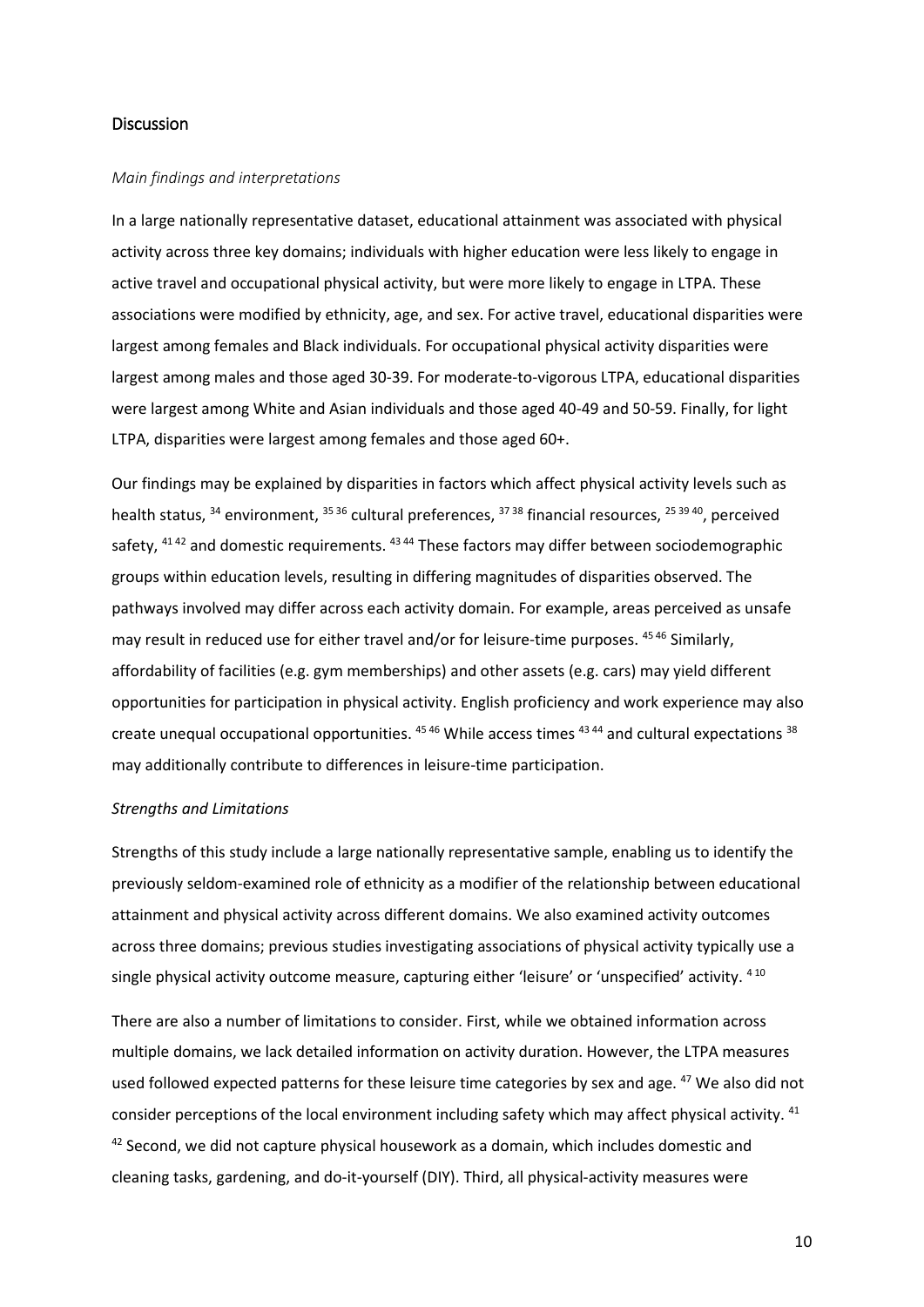captured via self-report; while this is needed to investigate domain-specific activity, it may be subject to recall bias with individuals' either over or under reporting their levels of physical activity. <sup>48</sup> For example, previous evidence has shown that males and those of lower education were more likely to overestimate their physical activity levels than females and those with higher education, respectively. <sup>49</sup> Differential reporting bias across population sub groups<sup>50</sup> could therefore bias our finding of effect modification. Insofar as objective measurements of physical activity are able to capture domain-specific activity, they may be useful to include in future studies to help verify our findings. Fourth, only working adults could be included in the analyses of the active travel and occupational domains; investigation of multiple types of physical activity among retirees, those currently seeking work, or those unable to work warrants consideration in the future. Fifth, bias may be introduced through excluding missing data and non-responders, although missing data due to item missingness (as opposed to specific question gating) was low and therefore bias unlikely We also used weights to reduce bias caused by under-coverage, sampling, or non-response. 33 Sixth, due to the cross-sectional design we cannot separate out age from birth cohort effects, and so future cross-cohort studies are required to address this. Finally, this study identified cross-sectional associations of education with physical activity across key domains, as well as differences by ethnicity, sex, and age in these associations. While we hypothesised that the primary direction of causality was from education attainment to physical activity outcomes, physical activity may affect educational attainment at younger ages.<sup>51</sup> Further longitudinal analyses may provide stronger evidence on the causal nature of the observed associations and additionally identify the mediators of the disparities observed.

#### *Implications for practice, and policy*

Our findings may have important implications for practice and policy. The inequalities in LTPA observed—across both light and moderate-vigorous activity—suggests that policies are required to reduce these inequalities given the multiple anticipated effects on health. Population-level or targeted interventions may be used to reduce the sizeable modification across demographic subgroups. For example, there was a 13% difference across education levels in the probability of participating in light LTPA amongst those aged 60+ compared with 2-3% of those aged 20-39, suggesting older adults with lower levels of education would benefit most from interventions regarding this domain of physical activity. Furthermore, in line with previous evidence <sup>19</sup> we also found that those of lower educational attainment were more likely to possess physically demanding occupations. This difference is important, if the health consequences of occupational physical activity are less favourable or detrimental compared with LTPA. <sup>56</sup> Efforts to increase LTPA and its

11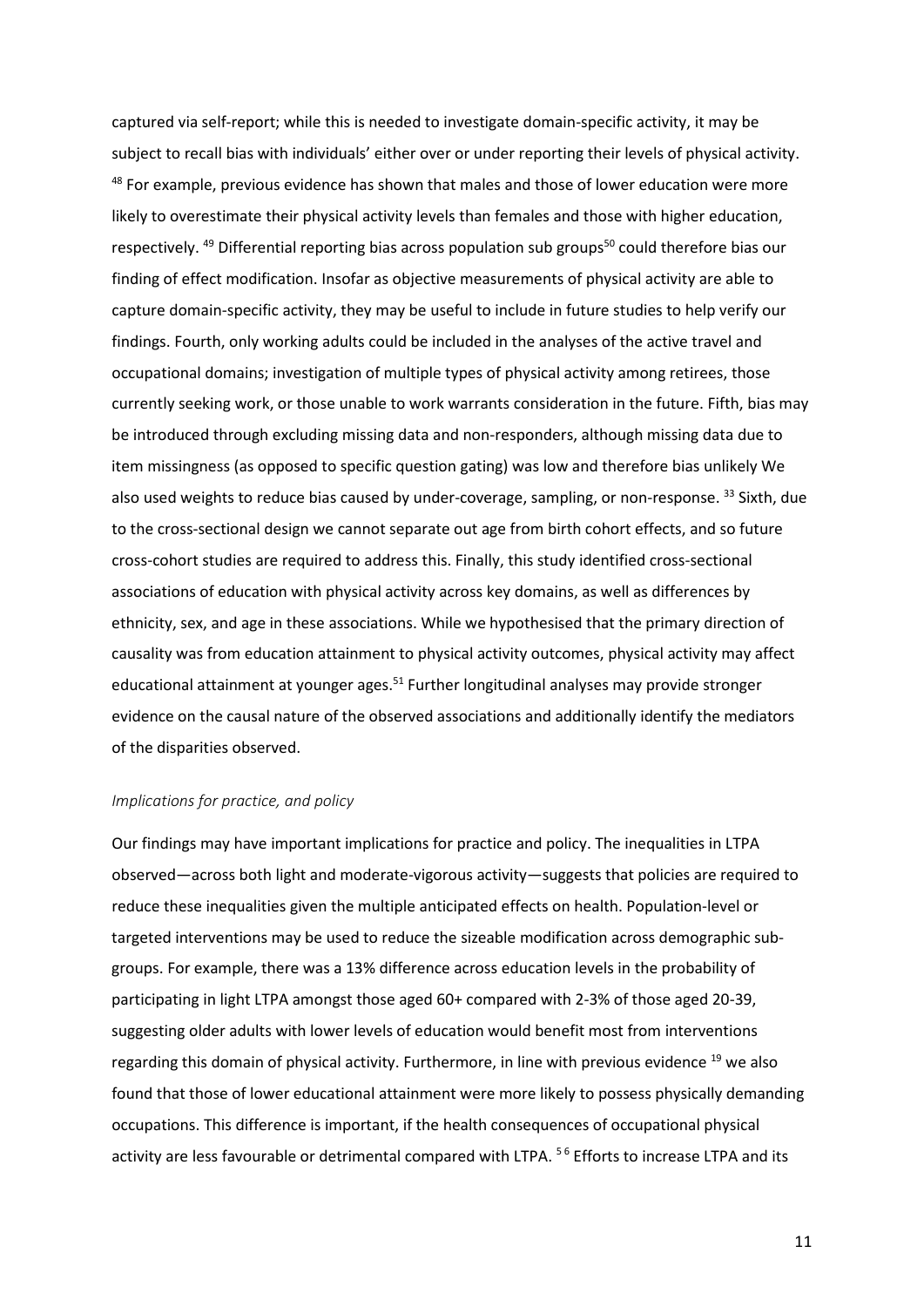inequality should consider co-occurring differences in occupational activity. Finally, lower participation in active travel was also found in those with higher levels of educational attainment. For example, there was a 10% difference in active travel among high to low educated women compared with 3% in men. Previous evidence has found similar sex differences in cycling to work; however, similar proportions of men and women report leisure-time cycling. <sup>52</sup> Suggested means of increasing active travel include the provision of safe walking and cycling travel routes, accessible bike locks, and changing facilities.

Our findings may have implications for future studies which investigate inequalities in physical activity outcomes. Existing studies typically adjust for the sociodemographic factors we investigated as potential modifiers. Given the evidence for modification that we found, such analyses may provide biased estimates of the magnitude of inequalities that operate in particular population subgroups.

### *Conclusions*

In summary, we found sex, age, and ethnicity modified associations between educational attainment and multiple physical activity outcomes. Our findings imply there may be unequal access or additional barriers to physical activity across both education and demographic sub-groups. Better understanding the characteristics of physically inactive sub-groups may aid development of tailored interventions to increase activity levels and reduce health inequalities.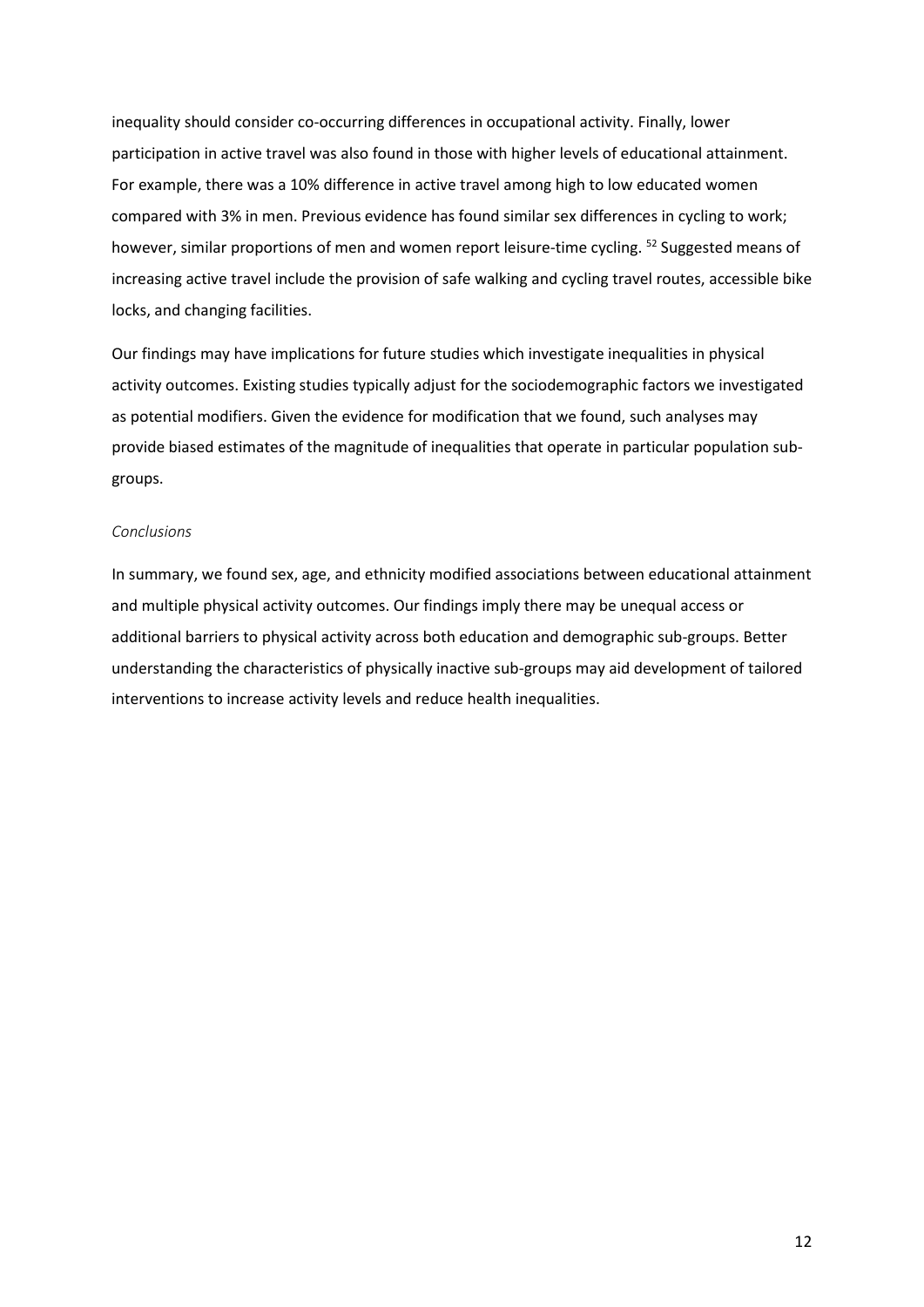| Demographic                   | Physical activity domain     |      |        |                      |                              |      |          |         |          |      |                  |         |                |      |                   |         |
|-------------------------------|------------------------------|------|--------|----------------------|------------------------------|------|----------|---------|----------|------|------------------|---------|----------------|------|-------------------|---------|
|                               | <b>Active transportation</b> |      |        |                      | Leisure-time<br>Occupational |      |          |         |          |      |                  |         |                |      |                   |         |
|                               |                              |      |        | Moderate-to-vigorous |                              |      |          |         |          |      |                  |         | Light          |      |                   |         |
|                               | Non-active                   |      | Active |                      | Not physical                 |      | Physical |         | < Weekly |      | $\geq$ 1x weekly |         | < Weekly       |      | $\geq 1$ x weekly |         |
|                               | N                            | %    | N      | %                    | N                            | $\%$ | N        | $\%$    | N        | %    | N                | %       | $\overline{N}$ | $\%$ | N                 | $\%$    |
| <b>Educational attainment</b> |                              |      |        |                      |                              |      |          |         |          |      |                  |         |                |      |                   |         |
| <b>GCSEs and lower</b>        | 3639                         | 81.1 | 846    | 18.9                 | 1471                         | 27.3 | 3920     | 72.7    | 11048    | 79.8 | 2798             | 20.2    | 11482          | 82.9 | 2364              | 17.1    |
| School diploma                | 4547                         | 83.4 | 906    | 16.6                 | 2200                         | 33.4 | 4383     | 66.6    | 8857     | 71.3 | 3570             | 28.7    | 9910           | 79.8 | 2517              | 20.3    |
| Degree/higher                 | 7519                         | 87.5 | 1078   | 12.5                 | 5394                         | 51.6 | 5063     | 48.4    | 9358     | 60.7 | 6069             | 39.3    | 11914          | 77.2 | 3513              | 22.8    |
| P value                       |                              |      |        | < 0.001              |                              |      |          | < 0.001 |          |      |                  | < 0.001 |                |      |                   | < 0.001 |
| <b>Ethnicity</b>              |                              |      |        |                      |                              |      |          |         |          |      |                  |         |                |      |                   |         |
| White                         | 13397                        | 84.8 | 2396   | 15.2                 | 8001                         | 41.7 | 11199    | 58.3    | 23749    | 68.7 | 10822            | 31.3    | 26892          | 77.8 | 7679              | 22.2    |
| <b>Black</b>                  | 631                          | 86.2 | 101    | 13.8                 | 227                          | 27.7 | 594      | 72.4    | 1047     | 72.3 | 402              | 27.7    | 1308           | 90.3 | 141               | 9.7     |
| Asian                         | 1223                         | 83.9 | 234    | 16.1                 | 598                          | 34.1 | 1158     | 66.0    | 2571     | 74.9 | 864              | 25.2    | 3030           | 88.2 | 405               | 11.8    |
| Other ethnicity               | 366                          | 81.7 | 82     | 18.3                 | 202                          | 37.4 | 338      | 62.6    | 609      | 67.0 | 300              | 33.0    | 764            | 84.1 | 145               | 16.0    |
| P value                       |                              |      |        | < 0.001              |                              |      |          | < 0.001 |          |      |                  | < 0.001 |                |      |                   | < 0.001 |
| Gender                        |                              |      |        |                      |                              |      |          |         |          |      |                  |         |                |      |                   |         |
| Male                          | 7076                         | 85.4 | 1215   | 14.7                 | 4296                         | 40.3 | 6376     | 59.8    | 13305    | 69.0 | 5979             | 31.0    | 15741          | 81.6 | 3543              | 18.4    |
| Female                        | 8656                         | 84.2 | 1621   | 15.8                 | 4780                         | 40.5 | 7018     | 59.5    | 16084    | 71.3 | 6485             | 28.7    | 17702          | 78.4 | 4867              | 21.6    |
| P value                       |                              |      |        | < 0.001              |                              |      |          | < 0.001 |          |      |                  | < 0.001 |                |      |                   | < 0.001 |
| Age                           |                              |      |        |                      |                              |      |          |         |          |      |                  |         |                |      |                   |         |
| 20-29 years                   | 2703                         | 81.0 | 633    | 19.0                 | 1235                         | 34.2 | 2381     | 65.9    | 3848     | 62.9 | 2272             | 37.1    | 5188           | 84.8 | 932               | 15.2    |
| 30-39 years                   | 3650                         | 85.2 | 636    | 14.8                 | 2171                         | 43.3 | 2841     | 56.7    | 4220     | 62.1 | 2579             | 37.9    | 5704           | 83.9 | 1095              | 16.1    |
| 40-49 years                   | 4511                         | 86.3 | 718    | 13.7                 | 2730                         | 43.0 | 3622     | 57.0    | 5526     | 66.1 | 2835             | 33.9    | 6679           | 79.9 | 1682              | 20.1    |
| 50-59 years                   | 3594                         | 84.9 | 640    | 15.1                 | 2108                         | 40.2 | 3137     | 59.8    | 5479     | 72.8 | 2043             | 27.2    | 5855           | 77.8 | 1667              | 22.2    |
| $60+$ years                   | 1274                         | 85.9 | 209    | 14.1                 | 832                          | 37.1 | 1413     | 62.9    | 10316    | 79.0 | 2735             | 21.0    | 10017          | 76.8 | 3034              | 23.3    |

**Table 1. Physical activity domains by education and demographic characteristics in Understanding Society (2013-2015)**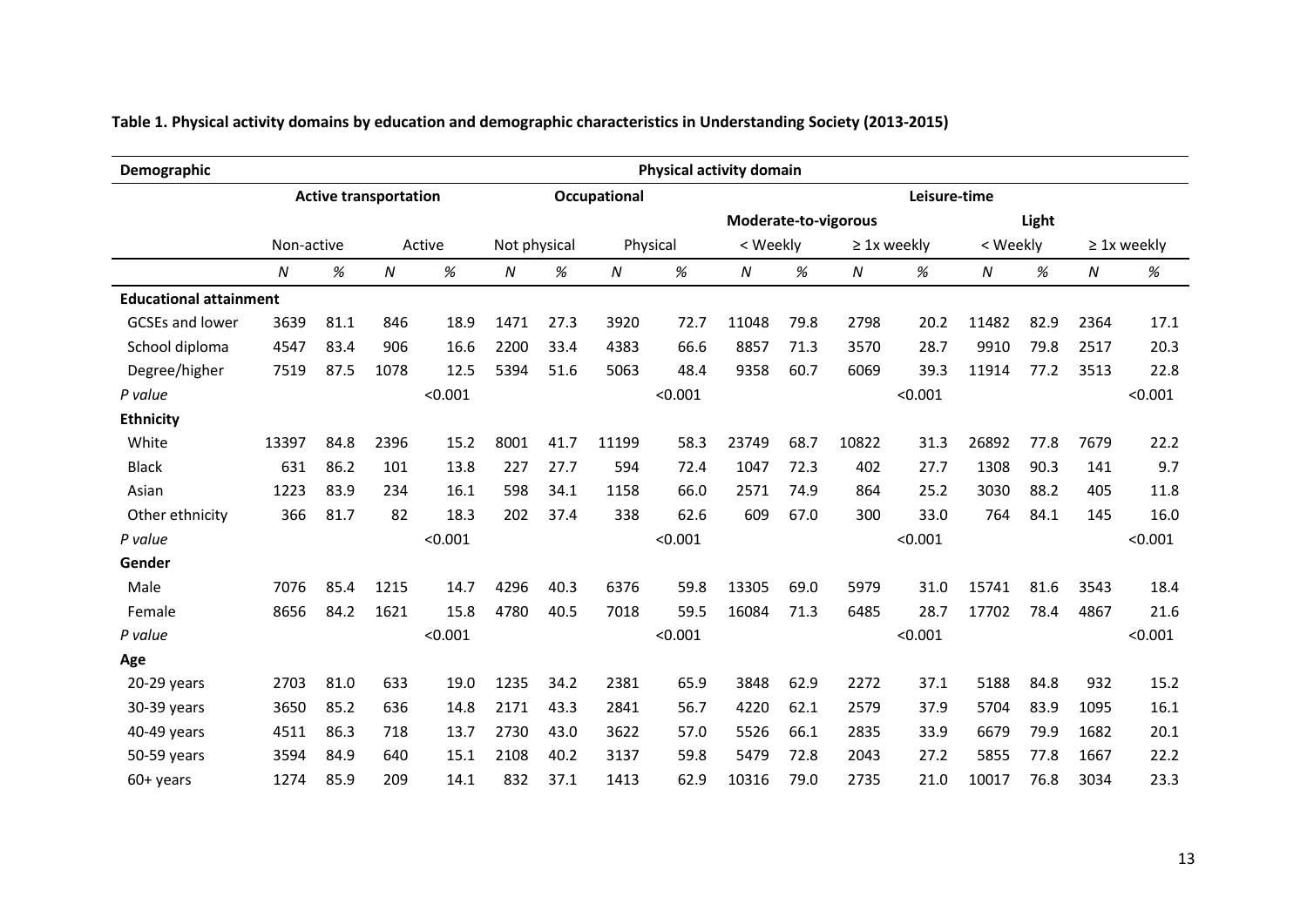| P value |        |          |       |       |
|---------|--------|----------|-------|-------|
|         | $\sim$ | .) በበ1   | 0.00> | 0.00٪ |
|         | .      | $\cdots$ | .     | .     |
|         | .<br>. | .        | .     |       |

*Participants from wave 5 (2013-2015) of Understanding Society with data on educational attainment, demographics, and physical activity P value = chi2,*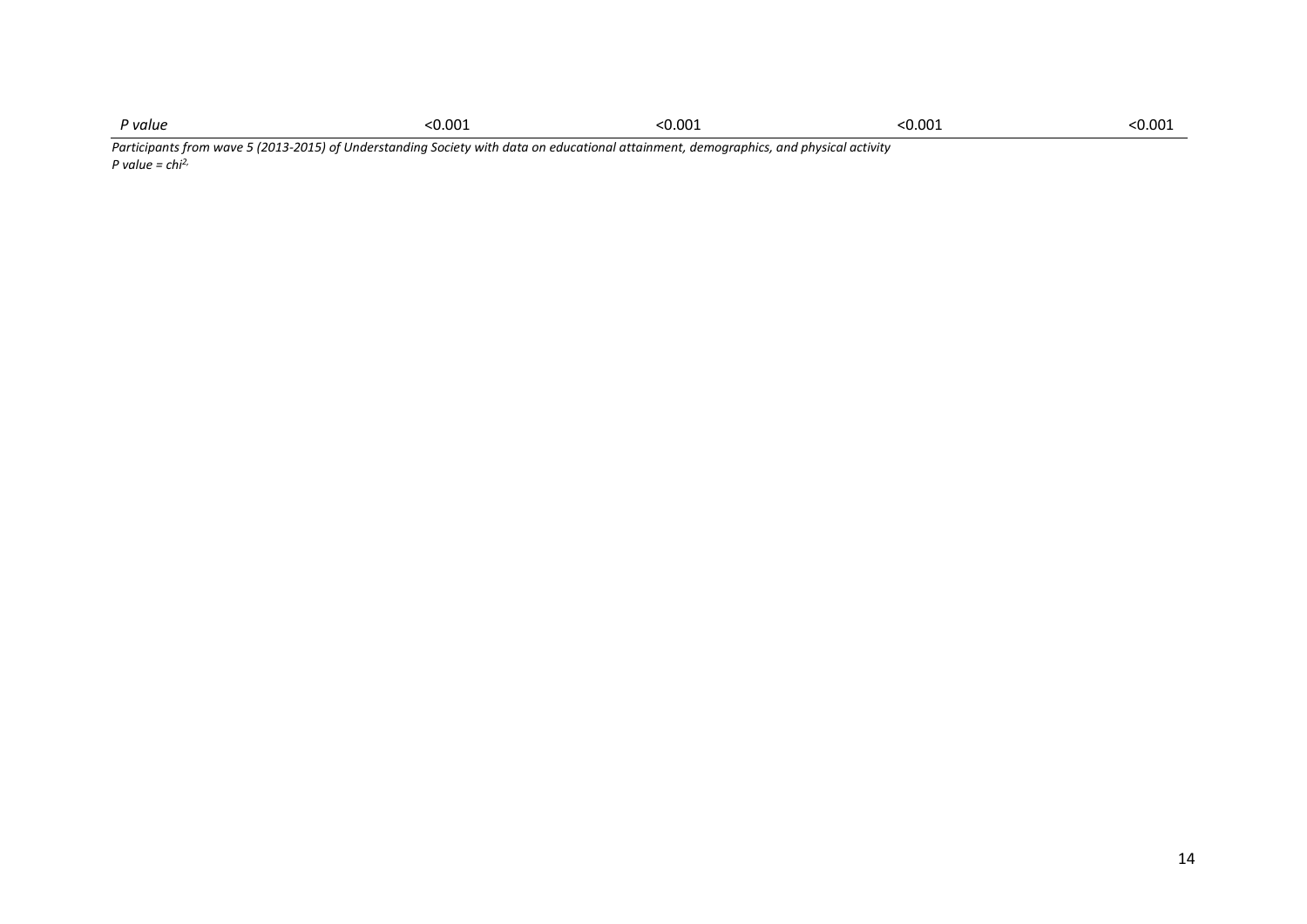|                        | <b>Physical Activity</b> |             |                      |         |              |      |      |         |                                      |      |      |         |                       |      |      |         |
|------------------------|--------------------------|-------------|----------------------|---------|--------------|------|------|---------|--------------------------------------|------|------|---------|-----------------------|------|------|---------|
|                        |                          |             | <b>Active travel</b> |         | Occupational |      |      |         | Leisure time                         |      |      |         |                       |      |      |         |
|                        | $N = 18,404$             |             |                      |         | N=22,287     |      |      |         | Moderate-to-vigorous<br>$N = 40,270$ |      |      |         | Light<br>$N = 40,270$ |      |      |         |
|                        | OR                       | 95% CI<br>р |                      | ΟR      | 95% CI       |      | р    | OR.     | 95% CI                               |      | р    | OR      | 95% CI                |      | р    |         |
| <b>Education</b>       |                          |             |                      |         |              |      |      |         |                                      |      |      |         |                       |      |      |         |
| <b>GCSEs and lower</b> | $*$ ref                  |             |                      |         |              |      |      |         |                                      |      |      |         |                       |      |      |         |
| School diploma         | 0.83                     | 0.74        | 0.93                 | 0.001   | 0.73         | 0.67 | 0.79 | < 0.001 | 1.44                                 | 1.35 | 1.53 | < 0.001 | 1.33                  | 1.24 | 1.42 | < 0.001 |
| Degree/higher          | 0.59                     | 0.53        | 0.66                 | < 0.001 | 0.34         | 0.31 | 0.37 | < 0.001 | 2.28                                 | 2.16 | 2.42 | < 0.001 | 1.58                  | 1.49 | 1.69 | < 0.001 |
| <b>Ethnicity</b>       |                          |             |                      |         |              |      |      |         |                                      |      |      |         |                       |      |      |         |
| White                  | $*_{ref}$                |             |                      |         |              |      |      |         |                                      |      |      |         |                       |      |      |         |
| <b>Black</b>           | 0.94                     | 0.74        | 1.19                 | 0.620   | 2.19         | 1.84 | 2.59 | < 0.001 | 0.69                                 | 0.61 | 0.77 | < 0.001 | 0.38                  | 0.31 | 0.46 | < 0.001 |
| Asian                  | 1.10                     | 0.95        | 1.29                 | 0.211   | 1.56         | 1.38 | 1.75 | < 0.001 | 0.59                                 | 0.54 | 0.64 | < 0.001 | 0.51                  | 0.46 | 0.57 | < 0.001 |
| Other ethnicity        | 1.31                     | 1.01        | 1.69                 | 0.041   | 1.40         | 1.16 | 1.70 | 0.001   | 0.82                                 | 0.71 | 0.95 | 0.008   | 0.69                  | 0.57 | 0.83 | < 0.001 |
| <b>Sex</b>             |                          |             |                      |         |              |      |      |         |                                      |      |      |         |                       |      |      |         |
| Male                   | $*$ ref                  |             |                      |         |              |      |      |         |                                      |      |      |         |                       |      |      |         |
| Female                 | 1.11                     | 1.02        | 1.21                 | 0.016   | 1.04         | 0.99 | 1.10 | 0.150   | 0.84                                 | 0.81 | 0.88 | < 0.001 | 1.20                  | 1.14 | 1.26 | < 0.001 |
| Age                    |                          |             |                      |         |              |      |      |         |                                      |      |      |         |                       |      |      |         |
| 20-29 years            | $*$ ref                  |             |                      |         |              |      |      |         |                                      |      |      |         |                       |      |      |         |
| 30-39 years            | 0.77                     | 0.67        | 0.88                 | < 0.001 | 0.71         | 0.65 | 0.79 | < 0.001 | 0.96                                 | 0.88 | 1.04 | 0.287   | 1.02                  | 0.92 | 1.13 | 0.676   |
| 40-49 years            | 0.67                     | 0.59        | 0.76                 | < 0.001 | 0.68         | 0.62 | 0.75 | < 0.001 | 0.81                                 | 0.75 | 0.88 | < 0.001 | 1.36                  | 1.24 | 1.50 | < 0.001 |
| 50-59 years            | 0.74                     | 0.64        | 0.84                 | < 0.001 | 0.74         | 0.68 | 0.82 | < 0.001 | 0.59                                 | 0.55 | 0.64 | < 0.001 | 1.52                  | 1.39 | 1.67 | < 0.001 |
| $60+$ years            | 0.66                     | 0.55        | 0.79                 | < 0.001 | 0.83         | 0.74 | 0.94 | 0.003   | 0.44                                 | 0.41 | 0.48 | < 0.001 | 1.64                  | 1.50 | 1.80 | < 0.001 |

**Table 2. Mutually adjusted associations of educational attainment and demographic characteristics with domain-specific physical activity outcomes** 

*Participants from wave 5 (2013-2015) of Understanding Society with valid data on educational attainment, demographics, and physical activity*

*Samples were restricted to those with valid demographic and physical activity data*

*Active travel to work: non-active/active; Occupational: non-physical/physical; Leisure-time: <weekly/ ≥ 1x weekly*

*Analyses are mutually adjusted for education, age, sex, and ethnicity*

*OR= Odds Ratio, CI= 95% Confidence intervals*

*\*reference group*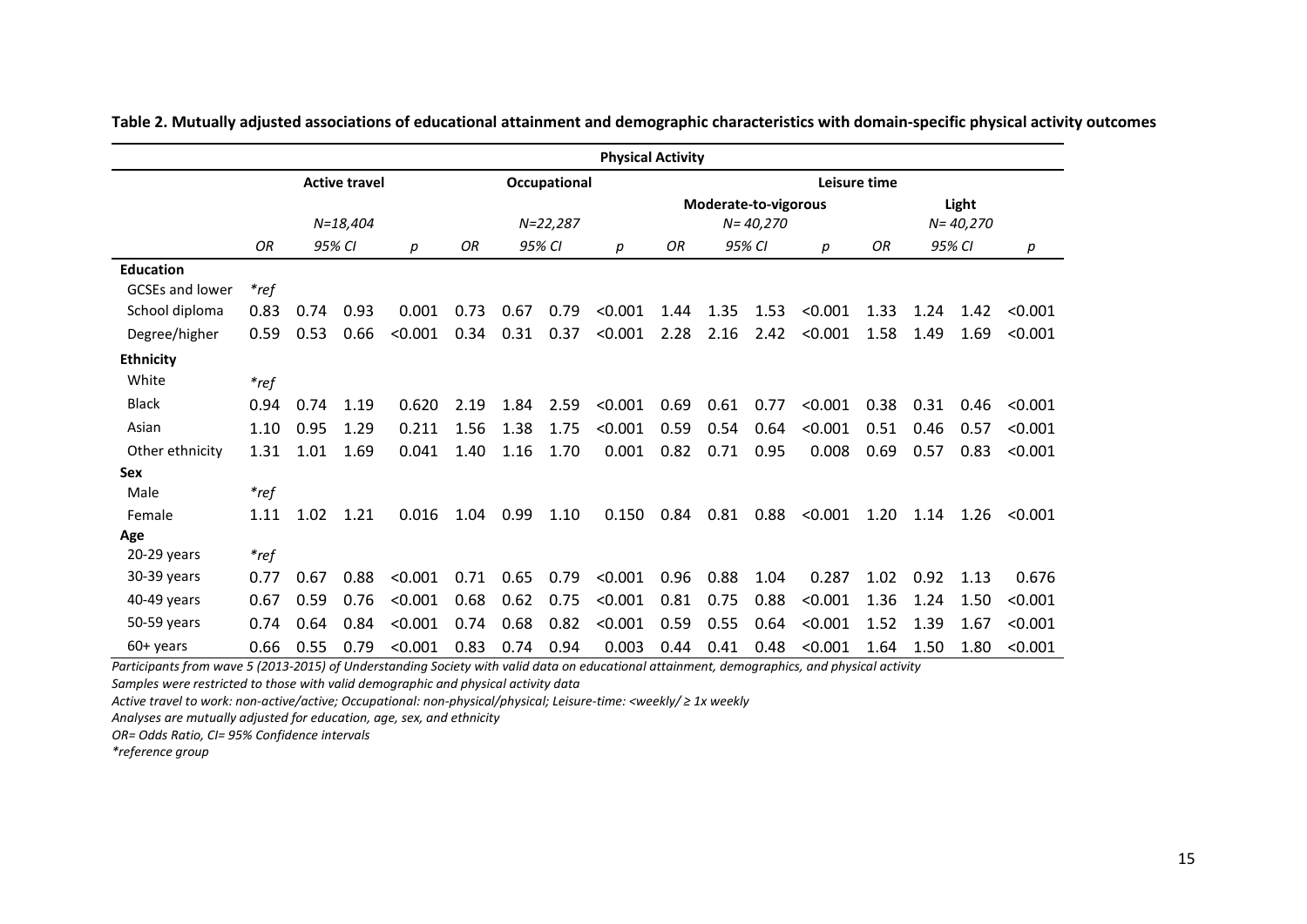# **References**

- 1. Warburton DE, Nicol CW, Bredin SS. Health benefits of physical activity: the evidence. *CMAJ* 2006;174(6):801-9. doi: 10.1503/cmaj.051351
- 2. Kohl HW, 3rd, Craig CL, Lambert EV, et al. The pandemic of physical inactivity: global action for public health. *Lancet* 2012;380(9838):294-305. doi: 10.1016/S0140-6736(12)60898-8
- 3. Ding D, Lawson KD, Kolbe-Alexander TL, et al. The economic burden of physical inactivity: a global analysis of major non-communicable diseases. *Lancet* 2016;388(10051):1311-24. doi: 10.1016/S0140-6736(16)30383-X
- 4. Scholes S, Bann D. Education-related disparities in reported physical activity during leisure-time, active transportation, and work among US adults: repeated cross-sectional analysis from the National Health and Nutrition Examination Surveys, 2007 to 2016. *Bmc Public Health* 2018;18(1):926. doi: 10.1186/s12889-018-5857-z
- 5. Holtermann A, Hansen JV, Burr H, et al. The health paradox of occupational and leisure-time physical activity. *Br J Sports Med* 2012;46(4):291-5. doi: 10.1136/bjsm.2010.079582 [published Online First: 2011/04/05]
- 6. Holtermann A, Krause N, van der Beek AJ, et al. The physical activity paradox: six reasons why occupational physical activity (OPA) does not confer the cardiovascular health benefits that leisure time physical activity does. *Br J Sports Med* 2018;52(3):149-50. doi: 10.1136/bjsports-2017-097965 [published Online First: 2017/08/12]
- 7. Elhakeem A, Cooper R, Bann D, et al. Childhood socioeconomic position and adult leisure-time physical activity: a systematic review. *Int J Behav Nutr Phys Act* 2015;12:92. doi: 10.1186/s12966-015-0250-0
- 8. Bleich SN, Jarlenski MP, Bell CN, et al. Health inequalities: trends, progress, and policy. *Annu Rev Public Health* 2012;33:7-40. doi: 10.1146/annurev-publhealth-031811-124658
- 9. Droomers M, Schrijvers CT, Mackenbach JP. Educational level and decreases in leisure time physical activity: predictors from the longitudinal GLOBE study. *J Epidemiol Community Health* 2001;55(8):562-8. [published Online First: 2001/07/13]
- 10. Harper S, Lynch J. Trends in socioeconomic inequalities in adult health behaviors among US states, 1990-2004. *Public Health Rep* 2007;122(2):177-89. doi: Doi 10.1177/003335490712200207
- 11. Bann D, Johnson W, Li L, et al. Socioeconomic inequalities in childhood and adolescent bodymass index, weight, and height from 1953 to 2015: an analysis of four longitudinal, observational, British birth cohort studies. *Lancet Public Health* 2018;3(4):E194-E203. doi: 10.1016/S2468-2667(18)30045-8
- 12. Hayes L, White M, Unwin N, et al. Patterns of physical activity and relationship with risk markers for cardiovascular disease and diabetes in Indian, Pakistani, Bangladeshi and European adults in a UK population. *J Public Health Med* 2002;24(3):170-8.
- 13. Obesity and ethnicity. In: Health SfP, ed.: National Obesity Observatory, 2011.
- 14. Fischbacher CM, Hunt S, Alexander L. How physically active are South Asians in the United Kingdom? A literature review. *J Public Health (Oxf)* 2004;26(3):250-8. doi: 10.1093/pubmed/fdh158
- 15. Guthold R, Stevens GA, Riley LM, et al. Worldwide trends in insufficient physical activity from 2001 to 2016: a pooled analysis of 358 population-based surveys with 1.9 million participants. *Lancet Glob Health* 2018;6(10):e1077-e86. doi: 10.1016/S2214-109X(18)30357- 7 [published Online First: 2018/09/09]
- 16. Bécares L. The Ethnic Density effect on the Health of Ethnic Minority People in the United Kingdom: a Study of Hypothesised Pathways. London: University College London, 2009.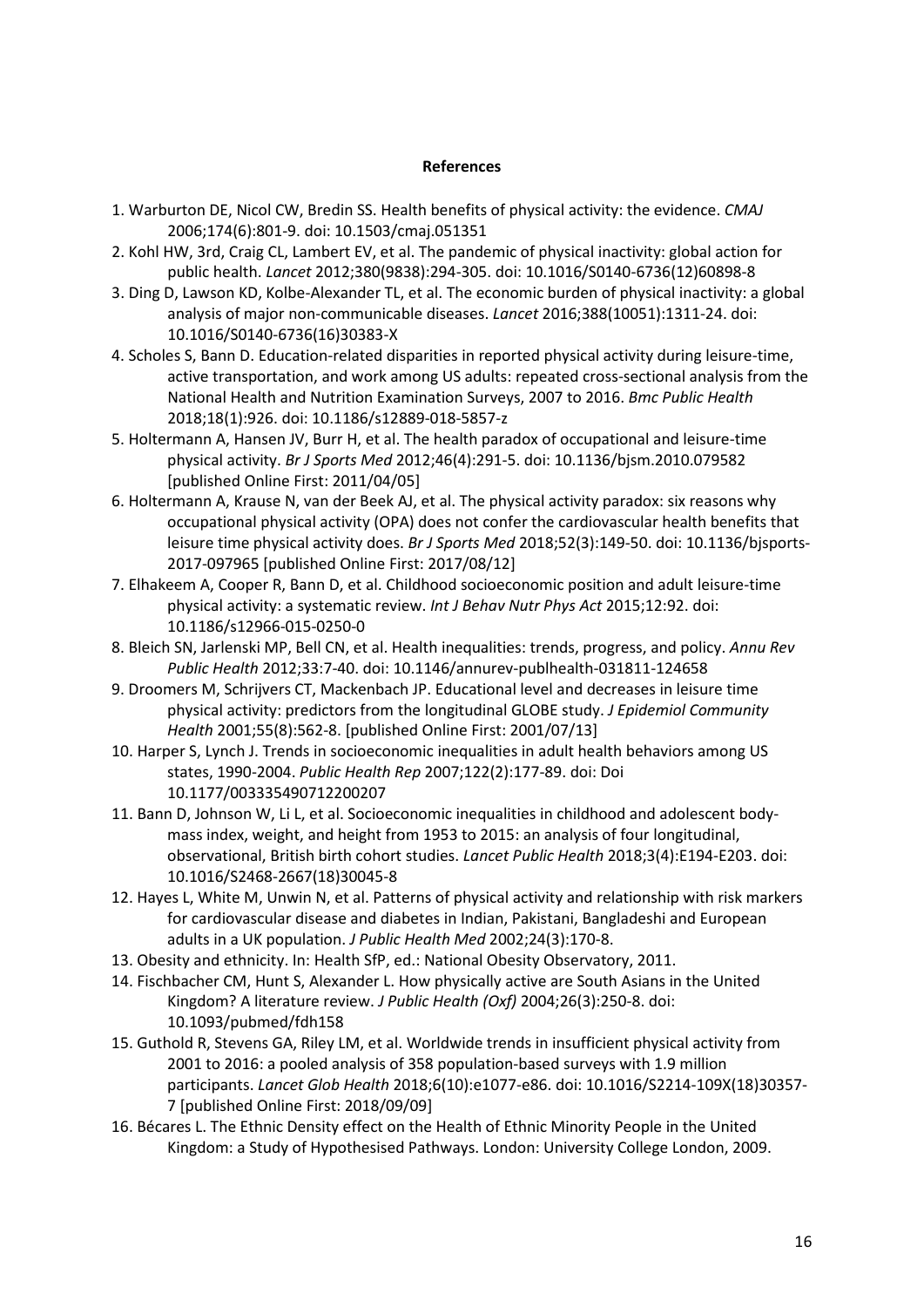- 17. Pickett KE, Shaw RJ, Atkin K, et al. Ethnic density effects on maternal and infant health in the Millennium Cohort Study. *Soc Sci Med* 2009;69(10):1476-83. doi: 10.1016/j.socscimed.2009.08.031
- 18. Saffer H, Dave D, Grossman M, et al. Racial, Ethnic, and Gender Differences in Physical Activity. *J Hum Cap* 2013;7(4):378-410. doi: 10.1086/671200
- 19. He XZ, Baker DW. Differences in leisure-time, household, and work-related physical activity by race, ethnicity, and education. *J Gen Intern Med* 2005;20(3):259-66. doi: 10.1111/j.1525- 1497.2005.40198.x
- 20. Evandrou M, Falkingham J, Feng ZX, et al. Ethnic inequalities in limiting health and self-reported health in later life revisited. *J Epidemiol Commun H* 2016;70(7):653-62. doi: 10.1136/jech-2015-206074
- 21. Farrell L, Hollingsworth B, Propper C, et al. The socioeconomic gradient in physical inactivity: Evidence from one million adults in England. *Soc Sci Med* 2014;123:55-63. doi: 10.1016/j.socscimed.2014.10.039
- 22. Stalsberg R, Pedersen AV. Effects of socioeconomic status on the physical activity in adolescents: a systematic review of the evidence. *Scand J Med Sci Sports* 2010;20(3):368-83. doi: 10.1111/j.1600-0838.2009.01047.x [published Online First: 2010/02/09]
- 23. Berger U, Der G, Mutrie N, et al. The impact of retirement on physical activity. *Ageing Soc* 2005;25:181-95. doi: 10.1017/S0144686x04002739
- 24. Mutrie N, Hannah MK. Some work hard while others play hard. *International Journal of Health Promotion and Education* 2013;42(2):109-17. doi: 10.1080/14635240.2004.10708024
- 25. Stringhini S, Sabia S, Shipley M, et al. Association of socioeconomic position with health behaviors and mortality. *JAMA* 2010;303(12):1159-66. doi: 10.1001/jama.2010.297 [published Online First: 2010/03/25]
- 26. Knies G. Unverstanding Society: The UK Household Longitundal Study: Waves 1-8 User Guide Essex: University of Essex; 2018 [Available from: [https://www.understandingsociety.ac.uk/sites/default/files/downloads/documentation/mai](https://www.understandingsociety.ac.uk/sites/default/files/downloads/documentation/mainstage/user-guides/mainstage-user-guide.pdf) [nstage/user-guides/mainstage-user-guide.pdf\]](https://www.understandingsociety.ac.uk/sites/default/files/downloads/documentation/mainstage/user-guides/mainstage-user-guide.pdf)
- 27. Lynn P. Sample Design for Understanding Society. Understanding Society Working Paper Series Institute for Social and Economic Research, University of Essex 2009. [Available from: [https://www.understandingsociety.ac.uk/sites/default/files/downloads/working](https://www.understandingsociety.ac.uk/sites/default/files/downloads/working-papers/2009-01.pdf)[papers/2009-01.pdf\]](https://www.understandingsociety.ac.uk/sites/default/files/downloads/working-papers/2009-01.pdf)
- 28. Peterson J, Rabe B. Understanding Society a geographical profile of respondents University of Essex [Available from:

[https://www.understandingsociety.ac.uk/sites/default/files/downloads/working](https://www.understandingsociety.ac.uk/sites/default/files/downloads/working-papers/2013-01.pdf)[papers/2013-01.pdf\]](https://www.understandingsociety.ac.uk/sites/default/files/downloads/working-papers/2013-01.pdf)

- 29. Berthoud R, Fumagalli, L., Lynn, P., Platt, L. . Design of the Understanding Society Ethnic Minority Boost Sample Understanding Society Working Paper Series Institute for Social and Economic Research, University of Essex 2009. [Available from: [https://www.understandingsociety.ac.uk/sites/default/files/downloads/working](https://www.understandingsociety.ac.uk/sites/default/files/downloads/working-papers/2009-02.pdf)[papers/2009-02.pdf\]](https://www.understandingsociety.ac.uk/sites/default/files/downloads/working-papers/2009-02.pdf)
- 30. Jessop C. UK Household Longitudinal Study Wave 5 Technical Report. London: NatCen Social Research, 2015. [Available from:

http://doc.ukdataservice.ac.uk/doc/6676/mrdoc/pdf/6676\_wave5\_technical\_report.pdf] 31. Department for Digital C, Media & Sport. Taking Part Survey 2016 [Available from:

[https://www.gov.uk/guidance/taking-part-survey#the-taking-part-survey.](https://www.gov.uk/guidance/taking-part-survey#the-taking-part-survey)

- 32. Ainsworth BE, Haskell WL, Herrmann SD, et al. 2011 Compendium of Physical Activities: a second update of codes and MET values. *Med Sci Sports Exerc* 2011;43(8):1575-81. doi: 10.1249/MSS.0b013e31821ece12 [published Online First: 2011/06/18]
- 33. Lynn P, Kaminska O. Weighting strategy for Understanding Society. Understanding Society Working Paper Series: Institute for Social and Economic Research, University of Essex. [Available from: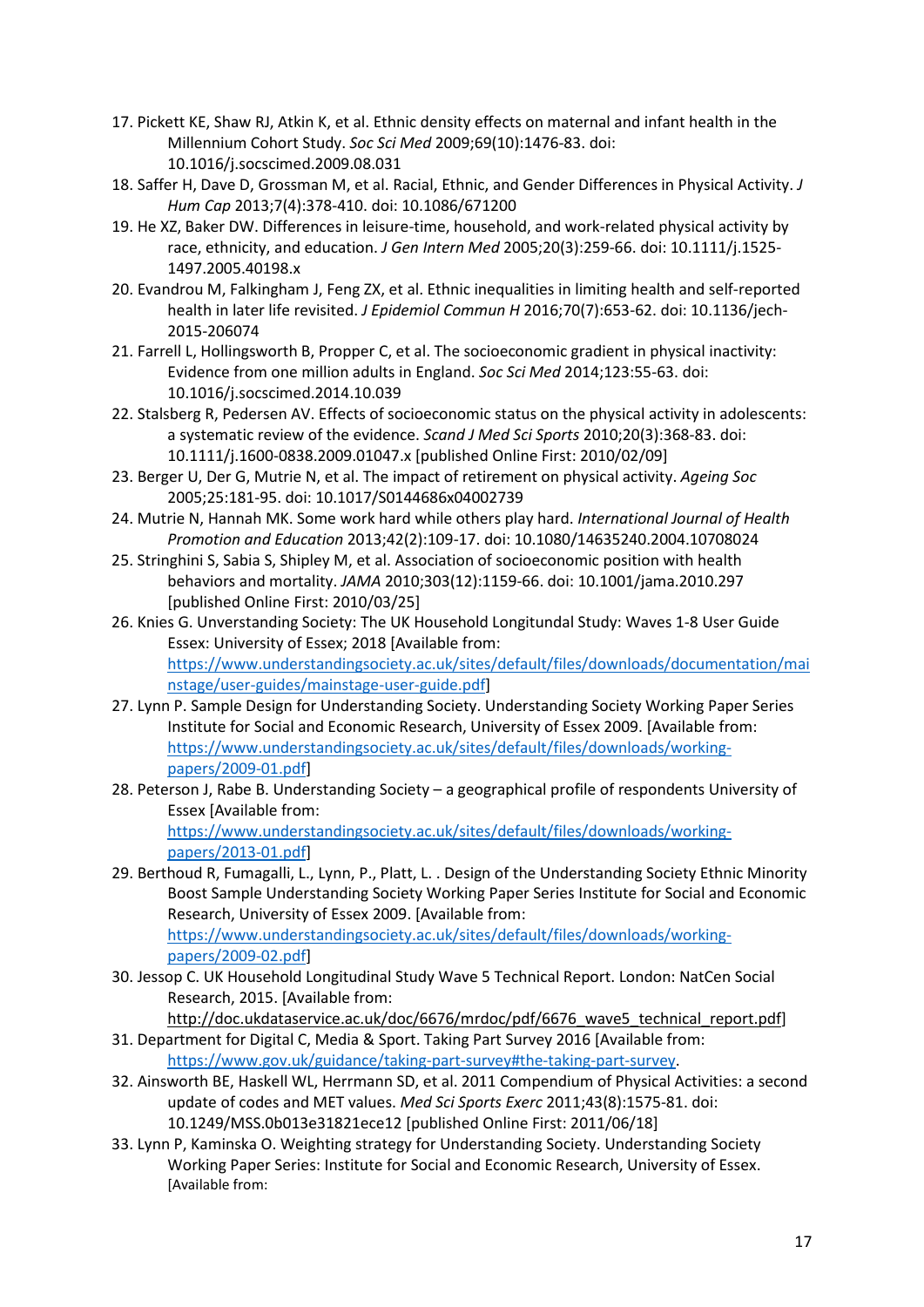[https://www.understandingsociety.ac.uk/sites/default/files/downloads/working](https://www.understandingsociety.ac.uk/sites/default/files/downloads/working-papers/2010-05.pdf)[papers/2010-05.pdf\]](https://www.understandingsociety.ac.uk/sites/default/files/downloads/working-papers/2010-05.pdf)

- 34. Bauman AE, Reis RS, Sallis JF, et al. Correlates of physical activity: why are some people physically active and others not? *Lancet* 2012;380(9838):258-71. doi: 10.1016/S0140-6736(12)60735-1 [published Online First: 2012/07/24]
- 35. . In: CABE, ed. Community green: using local spaces to tackle inequality and improve health. London.
- 36. Bird S, Kurowski W, Feldman S, et al. The influence of the built environment and other factors on the physical activity of older women from different ethnic communities. *J Women Aging* 2009;21(1):33-47. doi: 10.1080/08952840802633669
- 37. Rojas A, Storch EA. Psychological complications of obesity. *Pediatr Ann* 2010;39(3):174-80. doi: 10.3928/00904481-20100223-07
- 38. Long J, Hylton K, Spracklen K, et al. Long J, Hylton K, Spracklen K, Ratna A, Bailey S. Sporting Equals. A Systematic Review of the Literature on Black and Minority Ethnic Communities on Sport and Physical Recreation. Leeds: Carnegie Institute, 2009.
- 39. Finger JD, Tylleskar T, Lampert T, et al. Physical activity patterns and socioeconomic position: the German National Health Interview and Examination Survey 1998 (GNHIES98). *Bmc Public Health* 2012;12:1079. doi: 10.1186/1471-2458-12-1079 [published Online First: 2012/12/18]
- 40. Popham F, Mitchell R. Relation of employment status to socioeconomic position and physical activity types. *Prev Med* 2007;45(2-3):182-8. doi: 10.1016/j.ypmed.2007.06.012 [published Online First: 2007/07/31]
- 41. Panter JR, Jones AP, van Sluijs EM. Environmental determinants of active travel in youth: a review and framework for future research. *Int J Behav Nutr Phys Act* 2008;5:34. doi: 10.1186/1479-5868-5-34 [published Online First: 2008/06/25]
- 42. Hooker SP, Wilson DK, Griffin SF, et al. Perceptions of environmental supports for physical activity in African American and white adults in a rural county in South Carolina. *Prev Chronic Dis* 2005;2(4):A11. [published Online First: 2005/09/17]
- 43. Telama R, Yang X, Viikari J, et al. Physical activity from childhood to adulthood: a 21-year tracking study. *Am J Prev Med* 2005;28(3):267-73. doi: 10.1016/j.amepre.2004.12.003
- 44. Telama R. Tracking of physical activity from childhood to adulthood: a review. *Obes Facts* 2009;2(3):187-95. doi: 10.1159/000222244
- 45. Hispanics in the U.S. Labor Market: Selected Research. *Hispanics in the US Labor Market: Selected Research* 2014:1-146.
- 46. Employment by occupation. In: Department for Business EIS, Gov.uk, ed. England, 2018.
- 47. Caspersen CJ, Pereira MA, Curran KM. Changes in physical activity patterns in the United States, by sex and cross-sectional age. *Med Sci Sports Exerc* 2000;32(9):1601-9. [published Online First: 2000/09/20]
- 48. Mann CJ. Observational research methods. Research design II: cohort, cross sectional, and casecontrol studies. *Emerg Med J* 2003;20(1):54-60. [published Online First: 2003/01/21]
- 49. Watkinson C, van Sluijs EM, Sutton S, et al. Overestimation of physical activity level is associated with lower BMI: a cross-sectional analysis. *Int J Behav Nutr Phys Act* 2010;7:68. doi: 10.1186/1479-5868-7-68 [published Online First: 2010/09/22]
- 50. Kapteyn A, Banks J, Hamer M, et al. What they say and what they do: comparing physical activity across the USA, England and the Netherlands. *J Epidemiol Community Health* 2018;72(6):471-76. doi: 10.1136/jech-2017-209703 [published Online First: 2018/04/13]
- 51. . In: Kohl HW, III, Cook HD, eds. Educating the Student Body: Taking Physical Activity and Physical Education to School. Washington (DC)2013.
- 52. Heesch KC, Sahlqvist S, Garrard J. Gender differences in recreational and transport cycling: a cross-sectional mixed-methods comparison of cycling patterns, motivators, and constraints. *Int J Behav Nutr Phys Act* 2012;9:106. doi: 10.1186/1479-5868-9-106 [published Online First: 2012/09/11]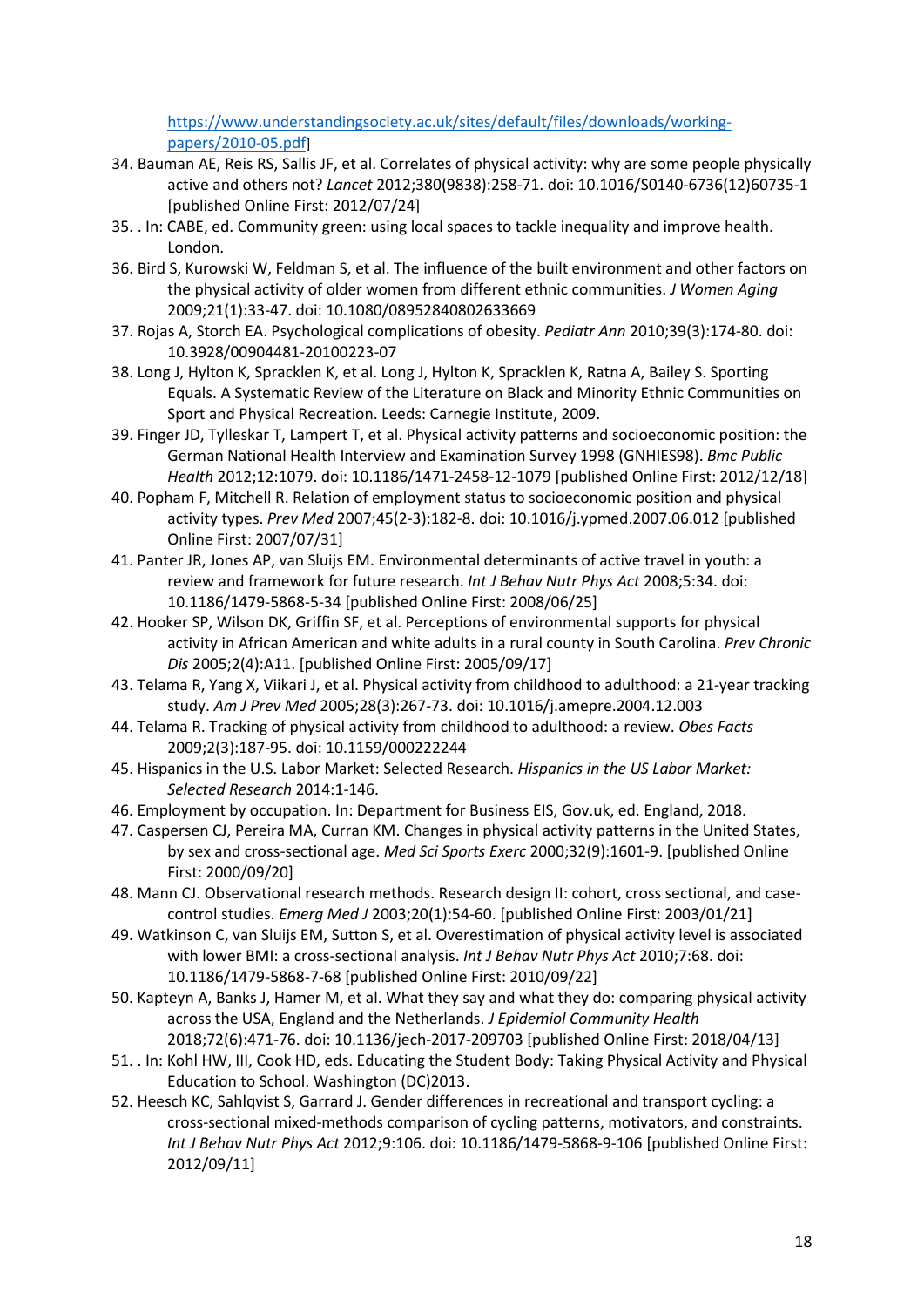# Figures 1-4 Legend

Data: Understanding Society, Wave 5. Dotted line represents reference group (GCSE & lower). Estimates are derived from separate logistic regression models of each binary physical activity outcome including a two-way interaction term (demographic x ethnicity); P values indicate demographic x education.

# Funding

This project is part of a collaborative research programme entitled 'Cohorts and Longitudinal Studies Enhancement Resources' (CLOSER) funded by the ESRC [\(http://www.esrc.ac.uk\)](http://www.esrc.ac.uk/) (ES/K000357/1). DB and MF are also supported by the Academy of Medical Sciences/the Wellcome Trust "Springboard Health of the public in 2040" Award (HOP001\1025). SPP is funded by a UK Medical Research Council Career Development Award (MR/P020372/1). MB is funded by ESRC ES/N00812X/1. Understanding Society is funded by the [Economic and Social Research Council](http://www.esrc.ac.uk/) (ES/N00812X/1).

# Competing interests

None to declare.

# Author contributions

MF, DB, SPP and RC were involved in the conception and design of the study, MF conducted the analyses and drafted the manuscript, and MF, SPP, MB, MH, BJ, LG, RC and DB have revised the manuscript and approved for publication.

# Data availability statement

Data for this study, Understanding Society, was accessed through the UK Data Service (https://www.ukdataservice.ac.uk).

# Licence statement

I, the Submitting Author has the right to grant and does grant on behalf of all authors of the Work (as defined in the below author licence), an exclusive licence and/or a non-exclusive licence for contributions from authors who are: i) UK Crown employees; ii) where BMJ has agreed a CC-BY licence shall apply, and/or iii) in accordance with the terms applicable for US Federal Government officers or employees acting as part of their official duties; on a worldwide, perpetual, irrevocable, royalty-free basis to BMJ Publishing Group Ltd ("BMJ") its licensees and where the relevant Journal is co-owned by BMJ to the co-owners of the Journal, to publish the